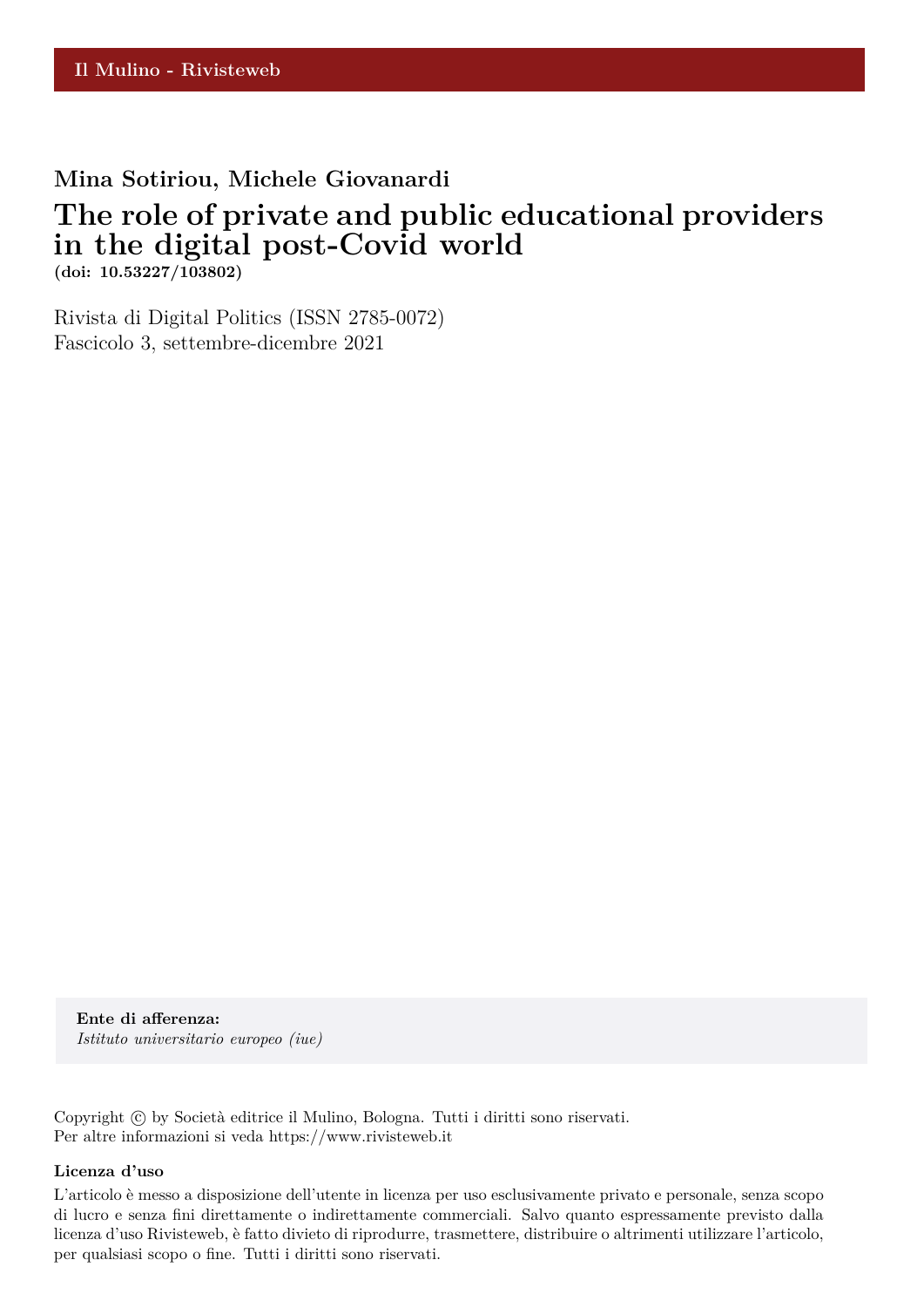### Mina Sotiriou, Michele Giovanardi

# The role of private and public educational providers in the digital post-Covid world

#### THE ROLE OF PRIVATE AND PUBLIC EDUCATIONAL PROVIDERS IN THE DIGITAL POST-COVID WORLD

The paper discusses and investigates the differences in the aims, purpose and roles of public Higher education institutions and private sector actors in digital education. Specifically, we discuss whether big tech multinationals play an invasive role in the educational arena that risks undermining the role of traditional public sector Higher education institutions and, therefore, whether we need digital education governance and what kind. The paper uses secondary data and critically evaluates opposing arguments in the literature to analyse and investigate theories and practices of educational offering in both the private and public sectors, arguing that: (1) there are differences between Higher education teaching & learning (public domain) and training and professional development (private domain) purposes; (2) tech companies like Microsoft and Alphabet (private) have a role to play in the knowledge-based economy especially in the post-Covid era; (3) this prompts the need for public funded Higher education institutions to work with industry to become more entrepreneurial and re-design their pedagogy by incorporating some of the best-practices in digital education; (4) we need independent instruments and institutions to safeguard our citizens and communities of learners; (5) and finally, argue that public investment in digital education should increase accordingly to enable universities to meet these new educational challenges. The paper does not position the analysis within a specific framework but rather presents a focus for discussion of current issues, located within a theoretical context. It is concluded that any «threat» publicly funded Higher education Institutions may face in the current commercialised educational world, is the result of outdated educational practices and a misconception of the roles and missions of public and private institutions in education. As such, we do not need stringent governance of digital education but a better digital education framework.

KEYWORDS *Higher education, EdTech, Covid, Private, Public.*

Mina Sotiriou, School of Transnational Governance – European University Institute, Palazzo Buontalenti – Via Camillo Cavour 65-50129 – Florence, email: asimina.sotiriou@eui.eu, orcid: 0000-0002-5077-6830.

Michele Giovanardi, School of Transnational Governance – European University Institute, Palazzo Buontalenti – Via Camillo Cavour 65-50129 – Florence, email: michele.giovanardi@ eui.eu, orcid: 0000-0001-6491-5371.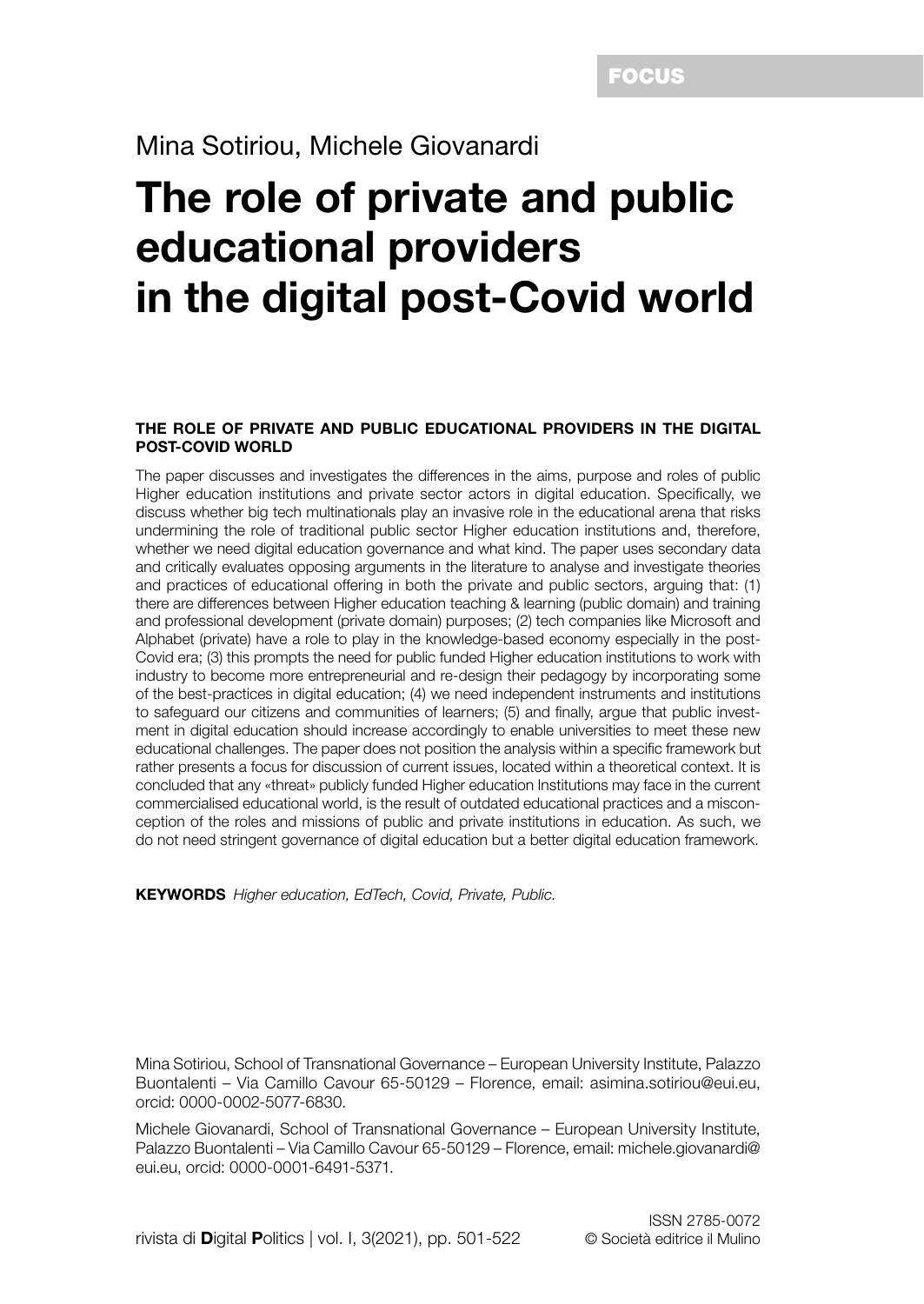#### 1. Introduction

The paper discusses and investigates the differences in the aims, purpose and roles between public Higher education institutions and private sector actors in digital education in the post-Covid era. Specifically, we discuss whether big tech multinational, a term that refers to the most dominant and largest technology companies in their respective sectors, and Educational technologies (EdTech) companies play an invasive role in the educational arena, and whether these risks are undermining the role of traditional public sector Higher education institutions (Heis). Furthermore, this paper critically addresses the question of whether «digital education governance» is needed, and, if so, what kind. The analysis focuses primarily on the European educational system. However, some of the conclusions drawn may be useful for other countries where private institutions are gaining a growing role and influence in the business of digital education.

Secondary data has been utilised throughout this paper. This data type has been employed to best investigate theories and practices of educational offering in both the private and public sector, to discuss the field of job retention and professional development in the post-Covid era. Furthermore, this paper argues that any «threat» publicly funded Heis may face in the current commercialised education world, is the result of outdated educational practices, and a misconception of the roles and missions of public and private institutions in education. To facilitate the analysis, important categories and terms are defined, such as the difference between teaching and training, the different roles of public and private sectors, universities and companies, the difference in online learning pre-Covid and post-Covid, and the different Higher education types.

- More specifically, the paper argues that:
- There are differences between Higher education teaching & learning (public domain) and training and professional development (private domain) aims.
- Private tech companies like Microsoft and Google have a prominent role to play in the knowledge-based economy especially in the post-Covid era.
- It is in the best interest of Heis to work with the EdTech industry to effectively re-design their pedagogy by incorporating some of the best practices in digital education. This does not mean a «onesize-fits-all» approach, but rather that they should translate the best practices and results of pedagogical research into their specific context.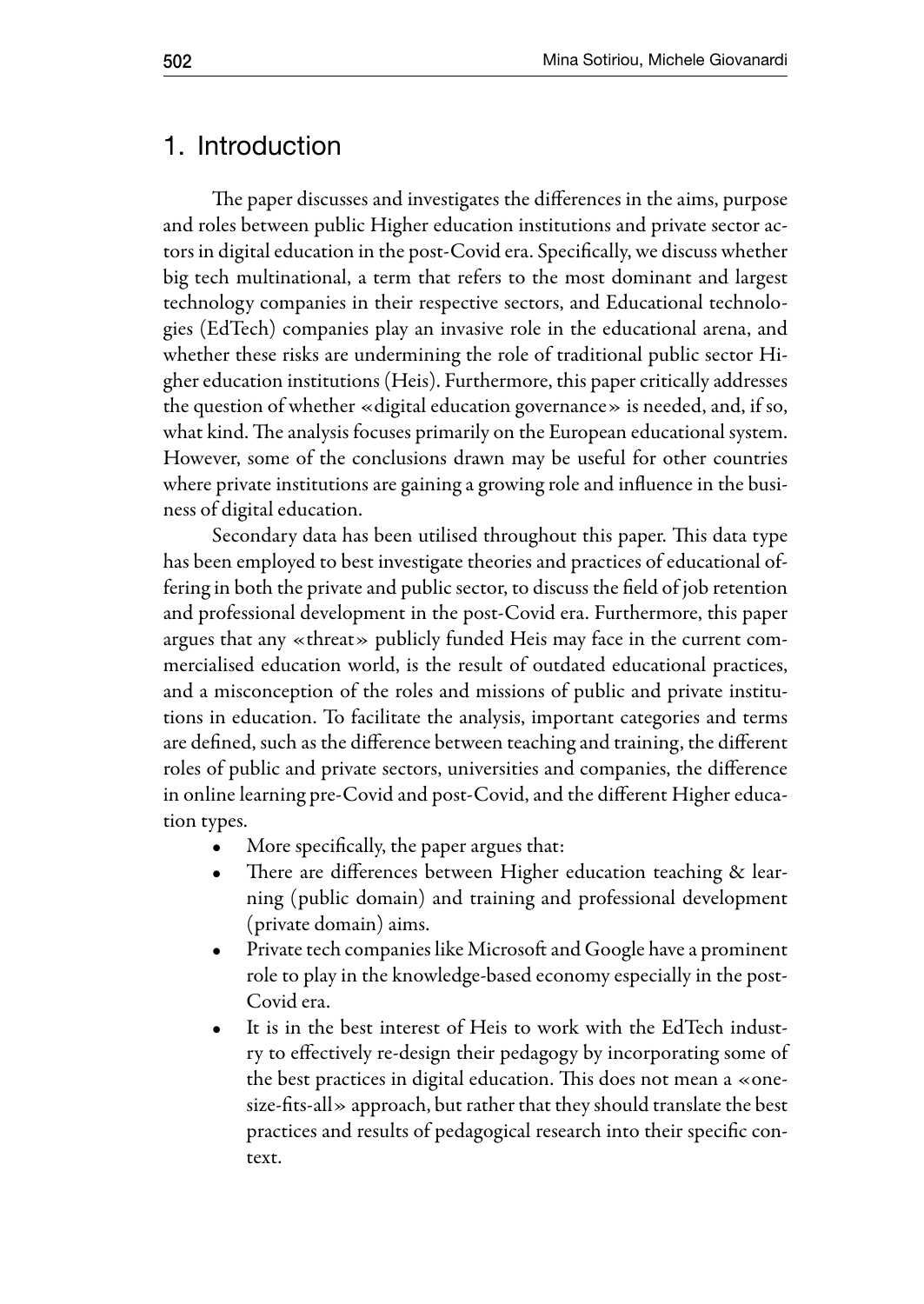- Independent institutions are needed to safeguard our citizens and communities of learners.
- Investment, both in terms of human resources and infrastructure, in digital education should increase accordingly to enable Heis to meet these new educational challenges.

Finally, we conclude that any «threat» publicly funded Heis may face in the current commercialised educational world, is the result of outdated educational practices and a misconception of the roles and missions of public and private institutions in education. In other words, we do not need stringent «governance of digital education» but better «processes for digital education».

This paper will begin by examining trends of privatisation in Higher education (He) in the 20th century globally. We will then proceed with an analysis of the growing role of EdTech companies in He after the Covid-19 pandemic. We conclude with a discussion of the challenges faced by Heis and recommendations to solve these obstacles. Finally, this paper seeks to rethink the role of Heis in the presence of the increasing penetration of EdTech companies in the Global Higher education industry, and growing relevance of digital education, reskilling, and life-long learning.

## 2. The role of higher education in the 20th century

 To understand the role of Heis today we need to examine the transition of education from a public service to a private one, that occurred twenty-five years ago. Although there is much debate on what constitutes public and private He, in this paper we adopt the commonly used criteria which fall into legal ownership (i.e., state or nonstate ownership), funding (e.g., government subsidies or student tuition), and contribution to society (i.e., public good vs. private returns) (Buckner 2017). However, not all three criteria are needed to define an institution as private or public. Amongst scholars, it is widely accepted that «legal ownership» is the definitive criterion that distinguishes a public from a private He and this is the one used throughout this paper.

In his article on «Higher education: Public good or private commodity», Williams (2016), gives a very informative overview of HE's shift in aims in the last quarter of the century «from being treated by governments as essentially a public service to one that is largely bought and sold as a private commodity» (131). This transformation was evident not only in the Anglo speaking world but also in Eastern Europe, China and most countries in the Organisation for economic co-operation and development (Oecd). The reason for this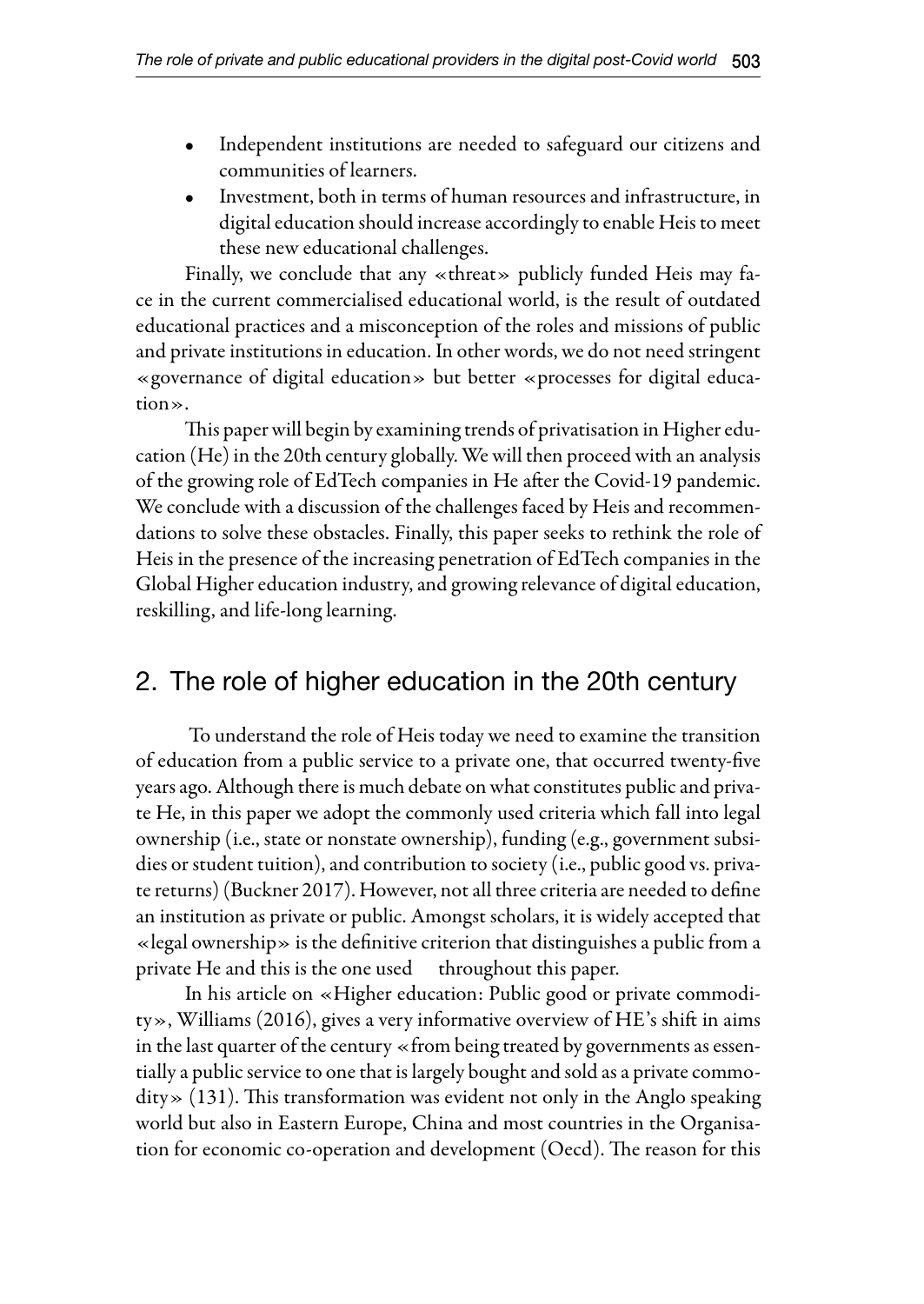shift is the result of neoliberalism, a term first used in 1898 by the French economist Charles Gide to describe the economic beliefs of the Italian economist Maffeo Pantaleoni, and then established as an economic term at the Colloque Walter Lippmann meeting in Paris in 1938. Neoliberalism, however, became prominent as an ideology in the Seventies when Keynesian policies began falling apart, and economic crises struck both sides of the Atlantic. Martinez and Garcia (2000) identified five defining features of neoliberalism: the rule of the market; cutting public expenditure of social services; deregulation; privatisations; eliminating the concept of the «public good or community». Former Prime Minister Margaret Thatcher's notorious statement in 1987, «there is no such a thing as society», served to undergird this ideology (Margaret Thatcher Foundation, 1987). What this means in terms of funding of Heis is a model that relies on the market economy and is mostly funded privately but still relies heavily on state funds, as per the Uk funding model.

Neoliberalism has had a tremendous impact on Higher education worldwide. In the 1980s public funding reductions to universities resulted in privatisation, marketisation and commercialisation of He and institutions started competing for students and funding. An increase in student tuition fees was another consequence of neoliberalism. In the last decade, privatisation of Heis worldwide, a trend we witnessed notably in the Anglo-Saxon world, outnumber public Heis globally (Altbach and Levy 2005; Buckner 2017).

Privatisation resulted in the development and expansion of private institutions, reliance of public institutions on private funding, and the operation of institutions as business, or as what Ball and Youdell (2008) refer to as exogenous and endogenous types. Ball and Youdell (2008) describe exogenous privatisation as the involvement of the private, for-profit, sector in public education, while the latter designates the process of introducing the language and other business practices into public education. Although the exogenous type is easily recognisable, the endogenous one takes the form of data and surveys, Key performance indicators (Kpis), academic boards where financial officers have the power to «make or break» deals and processes such as the Teaching excellence framework (Tef ) in the Uk. In terms of commercialisation, a survey by Russian presidential academy of national economy and public administration (Ranepa) Expert analysis centre, published by O'Malley (2015) showed that the «[…] trend towards commercialisation is being driven (in Russia) by a combination of limited government funding and a growing demand for education».

There is consensus worldwide that neoliberalism shifted the purpose of Heis which is «to educate students for lives of public service, to advance knowledge through research, and to develop leaders for various areas of the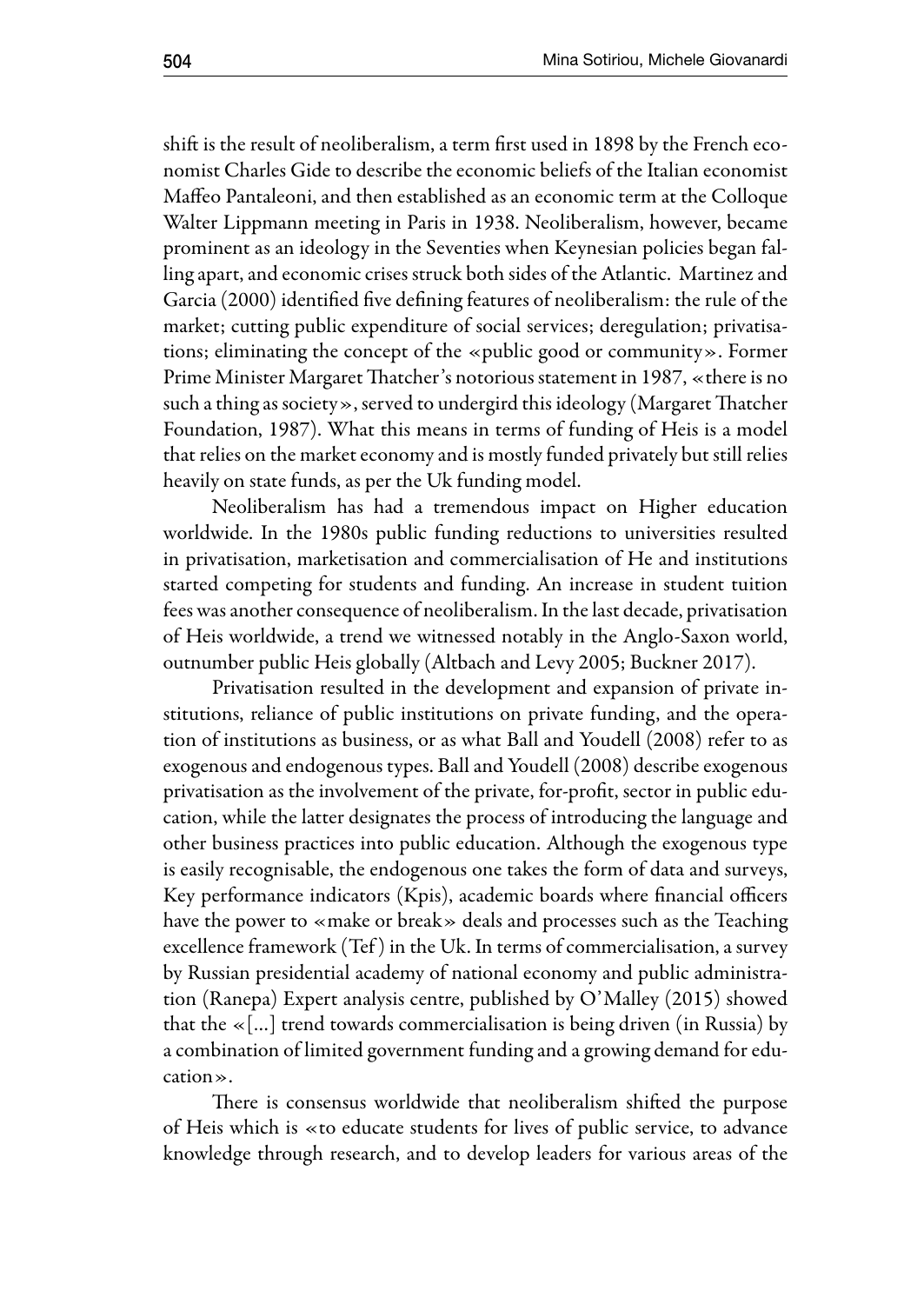public and private sectors and other civic responsibilities, including job creation and peace making» (Pee *et al.* 2015). Ibi Group (2017) describes Heis' purpose presently as considering that «every student is a customer, every professor is an entrepreneur, and every institution is seen as a seeker of profit». Undoubtedly, this shift has also had a significant financial impact on graduate students, who enter the professional world with hefty debts. This has been evidenced in the Usa, which reached a record high of \$38,792 in 2020 according to Board of Governors, and students collectively owe about \$1.58 trillion as of November 2021, according to the Federal Reserve Bank of New York. In addition, this trend has resulted in an increase in the workload of staff who are asked to produce more with less (Noman 2021) and issues with academic subjects like humanities which are deemed not viable for Heis to run as they are not profitable subjects (Preston 2015).

European universities though, have a different approach. They are considered as a public good and finance is drawn primarily from the State. In Germany for example, the public share of university funding is 86%, there are no tuition fees for German students, and people from outside Europe pay a small tuition in only one of the 16 federal states. Similarly, in Finland, public funding covers roughly 92% of institutional expenditure, and education is free of charge for domestic and Eu students (Arnhold *et al.* 2020). The global financial crisis though in 2007-9 resulted in changes in the financing scheme which meant reductions in public funding. The financing of the universities became more complex, as many countries were not as generous as they once had been and have become more demanding and competitive. This created the urgency for universities to find new sources of income, such as Eu funds and via the private sector, and their ability to meet certain policy goals in a cost-effective way (Pruvot *et al.* 2015). However, as we can observe in Figure 1, Eu Heis find it hard to obtain funds from the Eu due to the competition with other sectors/ bodies (Lamborelle and Alvarez 2016).



Fig. 1. Number of applications to Horizon 2020 per type of organisation. *Source*: Euroactiv (2016).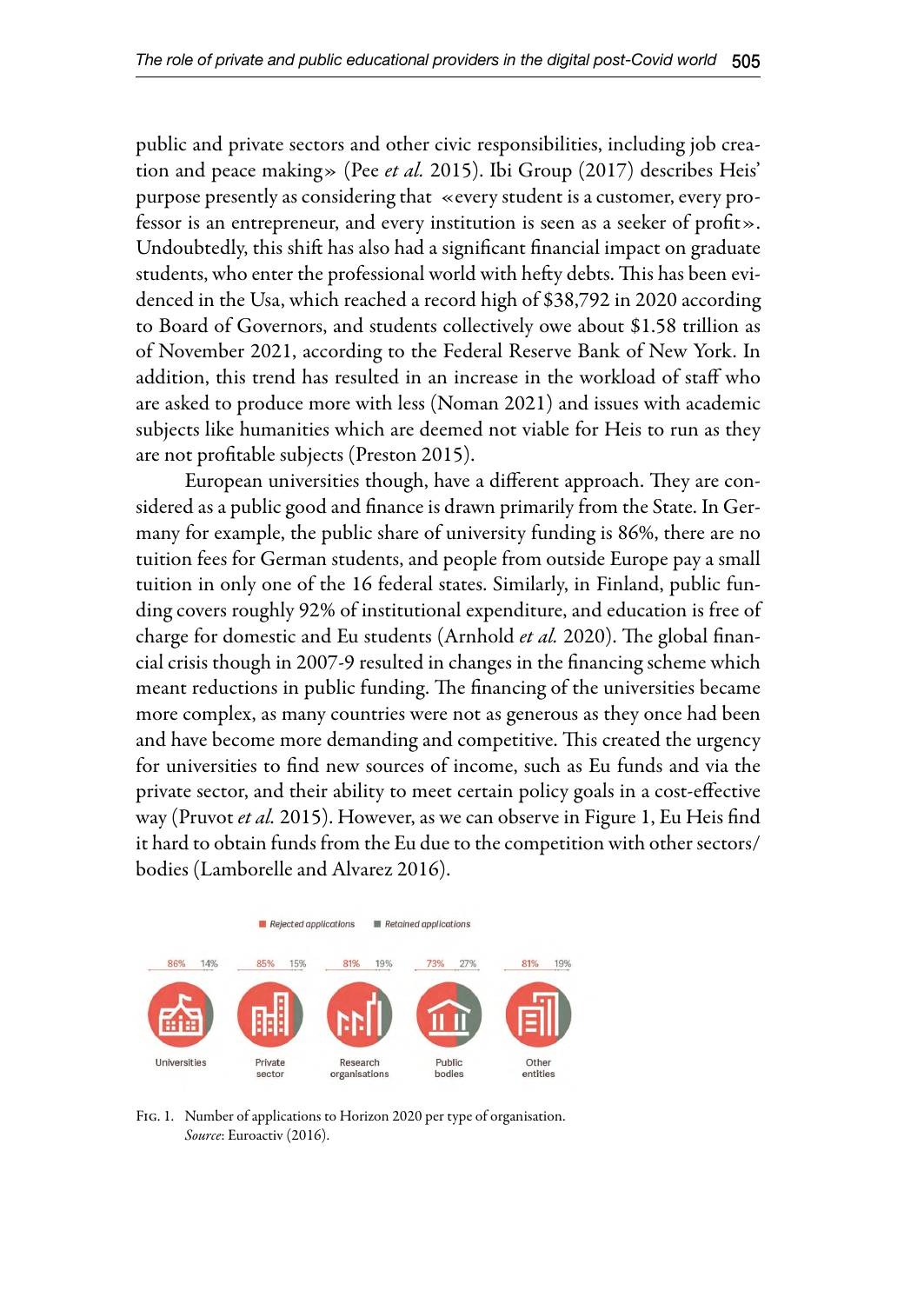Although Eu funds allocated under Horizon Europe and Erasmus+ are likely to grow in the coming years, and teaching and research have different sources of funding, Eu Heis will find it difficult to sustain income from Eu funding and different strategies need to be employed. Regardless, Eu Heis have still managed to keep the student fees stable, with the exception of the Uk where student fees tripled and some countries like Finland, Denmark and Sweden introduced fees for non-European students.

Fast forward to 2020 and the emergence of the Covid-19 pandemic provided fertile ground for further commercialisation of Heis with the most obvious example of the rapid acceleration of digital technologies. Although the connection between Covid-19 and neoliberalism is currently under researched, there is evidence to show that amongst other consequences, the pandemic has been used as an exceptional opportunity for the expanding privatisation and commercialisation in He via private companies (Williamson and Hogan 2021). Although Eu Heis funding during the Covid–19 crisis was not hugely affected, some countries received double-digit percentage budget increases in 2020, according to early data exploring the impact of the crisis on institutional finances (Matthews 2021), while other universities, such as Spain and Romania, had their income limited due to reduced family income caused by the pandemic. The pandemic also created the need for Eu Heis to invest in digitally enhanced learning and virtual mobility which requires new investments in infrastructure and skills. It also requires adaptability and a mindset that allows change to happen. However, this is in contrast with many Eu Heis academic staff who are in favour of the traditional face to face teaching and consider online learning to be a Zoom class (Zimmerman 2020). In addition, many Eu Heis as well are only now in the process of developing a digital strategy and/ or face a lack of specialised people like learning technologists, instructional designers, and pedagogues with expertise in online learning. The question remains if Heis are able to compete with the private world, not only in terms of digital infrastructure but also in terms of the digital skills and abilities required to deliver online education. Proceeding, this paper will discuss how private organisations and commercial companies profited from the socio-economic changes and gained more influence in the educational world.

#### 3. The growing role of EdTech industry in digital education

The pandemic outbreak in 2020 has dramatically accelerated digitalisation, commercialisation, and privatisation processes in Higher education in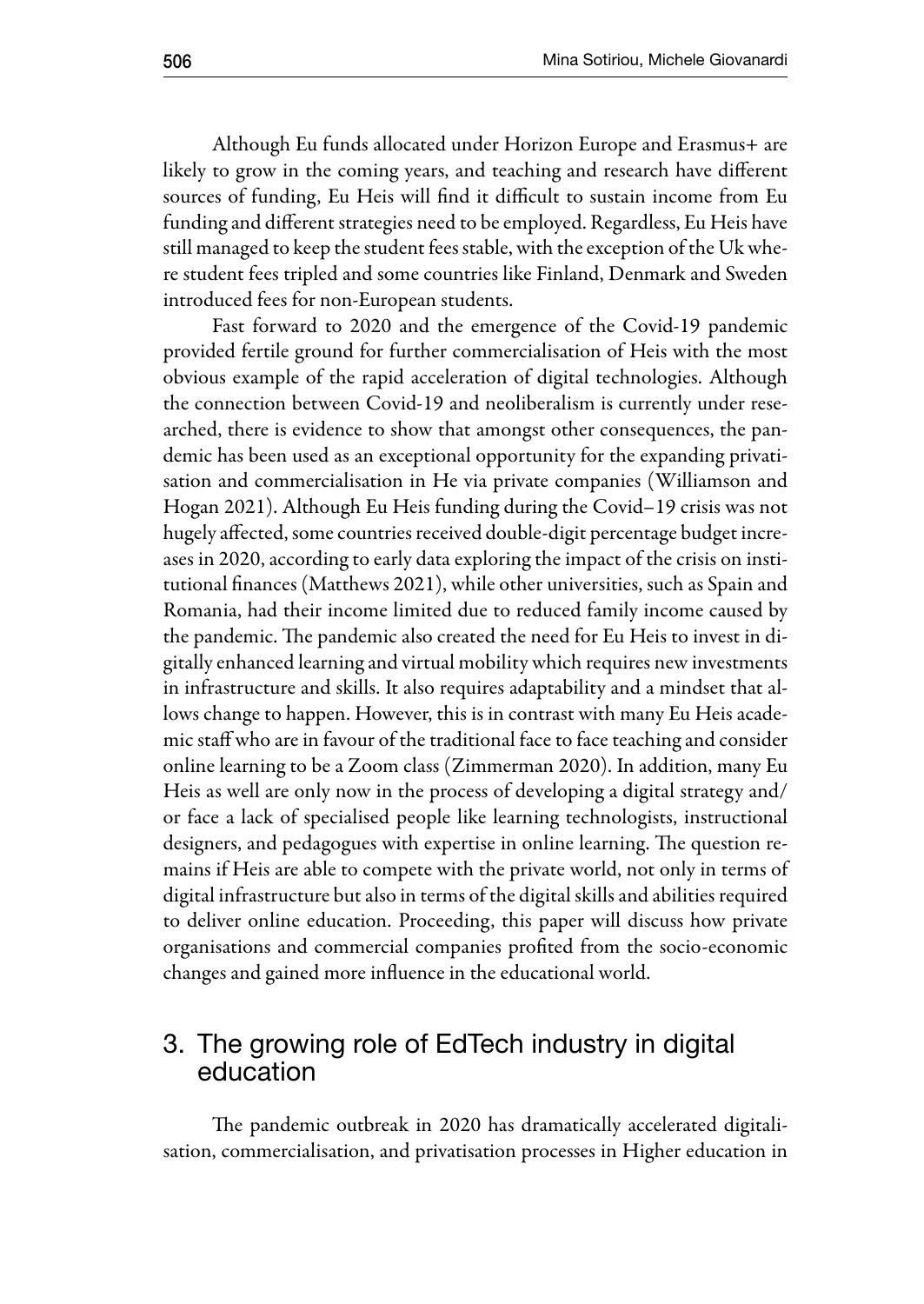Europe. Commercialisation, marketisation, digitalisation, and privatisation are all interconnected but distinct phenomena, all of which have seen an increase in scale during the pandemic. Commercialisation has to do with the public-private partnership in the creation, purchase, and selling of educational products for profit. Marketisation refers broadly to the introduction of market logic in public education, where He becomes a public good rather than a statecontrolled system «for» the public good, Heis are considered as economic actors competing in a traditional market, and students are treated as consumers (Molesworth *et al.* 2011). Digitalisation refers to the process of incremental use of digital technologies to deliver teaching and learning and administrate educational activities in Heis. Privatization refers to the expansion of private educational providers and/or increased reliance of public Heis on private funding (Fryar 2012).

With universities and public institutions shut down to contain the spread of coronavirus, many students and teachers found themselves using digital learning tools for the first time, forced to carry out their teaching and learning activities from home. An open public consultation conducted by the European Commission between July and September 2020, revealed that almost 60% of educators surveyed had not used distance and online learning before the pandemic and 95% believe that the Covid-19 pandemic marks a turning point for the way technology is used in education and training (European Commission 2021b).

The first emergency response to Covid-19 was that of digital technology and online remote learning, also labelled by Hodges *et al.* (2020) as «Emergency remote teaching» (Ert) to mark the differences between the production of traditional teaching activities with digital tools and the design of proper online learning experiences following best practices in digital education. While this has generated an opportunity for educational data scientists to collect data on the effectiveness of online learning vis-à-vis face to face, it also raised genuine concerns for the potential misuse of data, and potential issues with data collection, data ownership, and privacy. Additionally, it created an opportunity for EdTech companies to consolidate their position in the Global education industry (Gei), by establishing a new partnership with public institutions and international organisations and coalitions (Williamson and Hogan 2020).

According to HolonIQ (2022) «Global EdTech venture capital report 2021», EdTech venture capital reached three-times pre-pandemic investment levels in 2021 and accelerated the creation of start-ups around the world with over \$20B in funding, as shown in Figure 2. EdTech Venture investment is now 40 times larger than it was just over a decade ago in 2010, almost five times the previous peak investment in 2015 and three-times pre-pandemic investment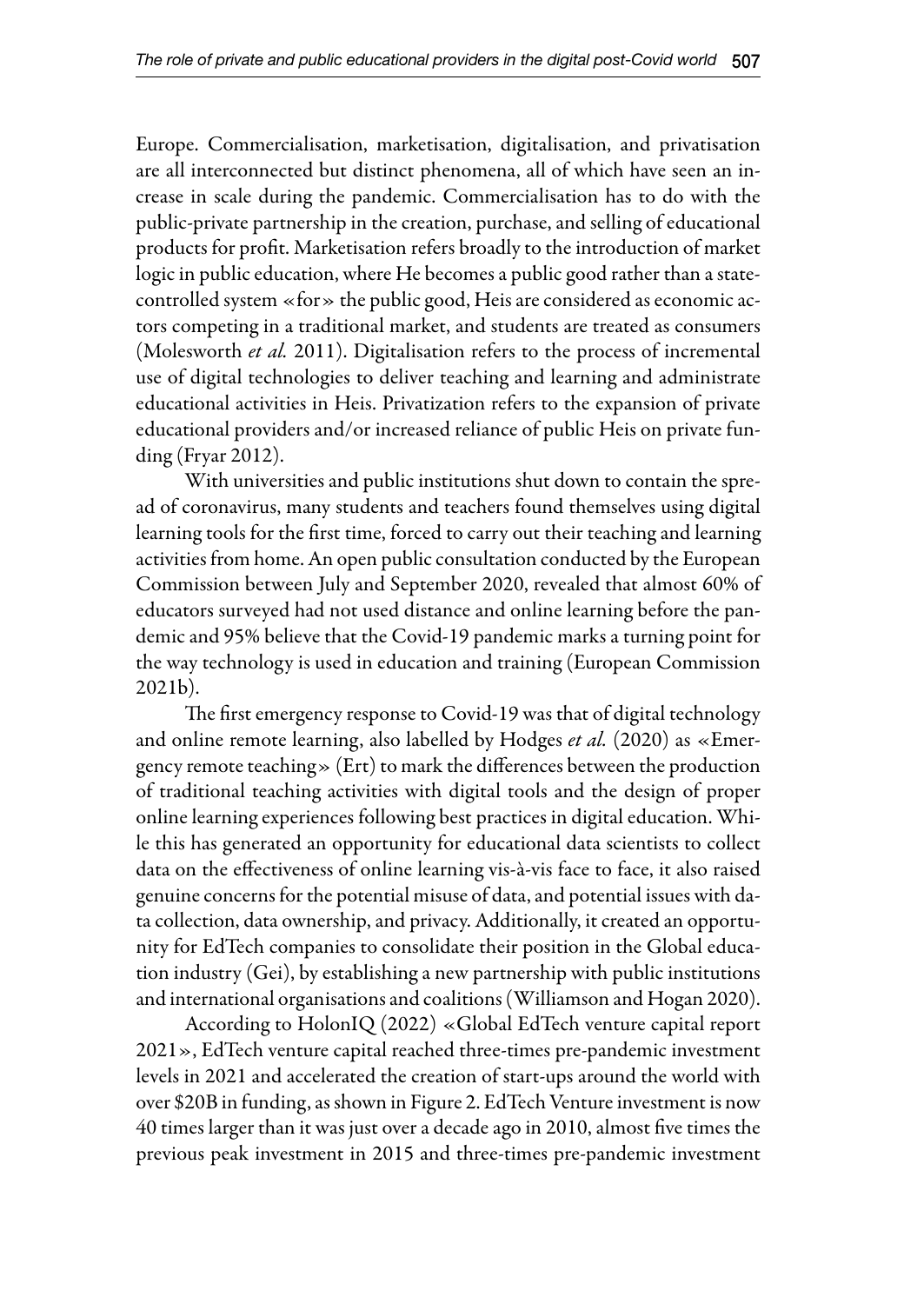levels in 2019. These investments involved EdTech companies like Articulate and Course Hero in the Us, Eruditus and Unacademy in India, Fenbi in China. With 32 EdTech Unicorns at the end of 2021 (start-ups with a valuation over \$1 billion), 61 Mega Rounds (\$100 million+) in the last 12 months and now more than 3000 funding rounds above \$5 million in EdTech history, this cumulative wave of investment in innovation and technology marks a significant milestone in the digital transformation of learning from early childhood through school, college, and university for a new industry approach to further education and lifelong learning.



Fig. 2. Global EdTech Venture Capital Funding 2010-2021. *Source*: HolonIQ (2020).

The participation of private actors in digital education is not a new phenomenon. It has, however, gained an increased momentum during the pandemic crisis. One good example of the commercialisation of digital education is Moocs. The launch of Moocs (Massive online open courses) a decade ago revolutionised the educational scene and offered opportunities to many people to acquire knowledge and skills. Moocs' initial philosophy was to provide people in advanced economies access to free education and allow all the people around the world who have little or no access to Higher education, due to socio-economic constraints, an opportunity to study. Knowledge in many of its forms, such as scientific knowledge, is intrinsically a public good and one can argue that Moocs could be defined as Global public good (Gpgs). Gpgs are institutions, mechanisms, and outcomes that provide quasi-universal benefits, covering more than one group of countries, several population groups, and extending to both current and future generations (Kaul *et al.* 1999). This began in 2011 when Stanford University offered three online courses for free with the most notable Peter Norvig's and Sebastien Thrun's course on «In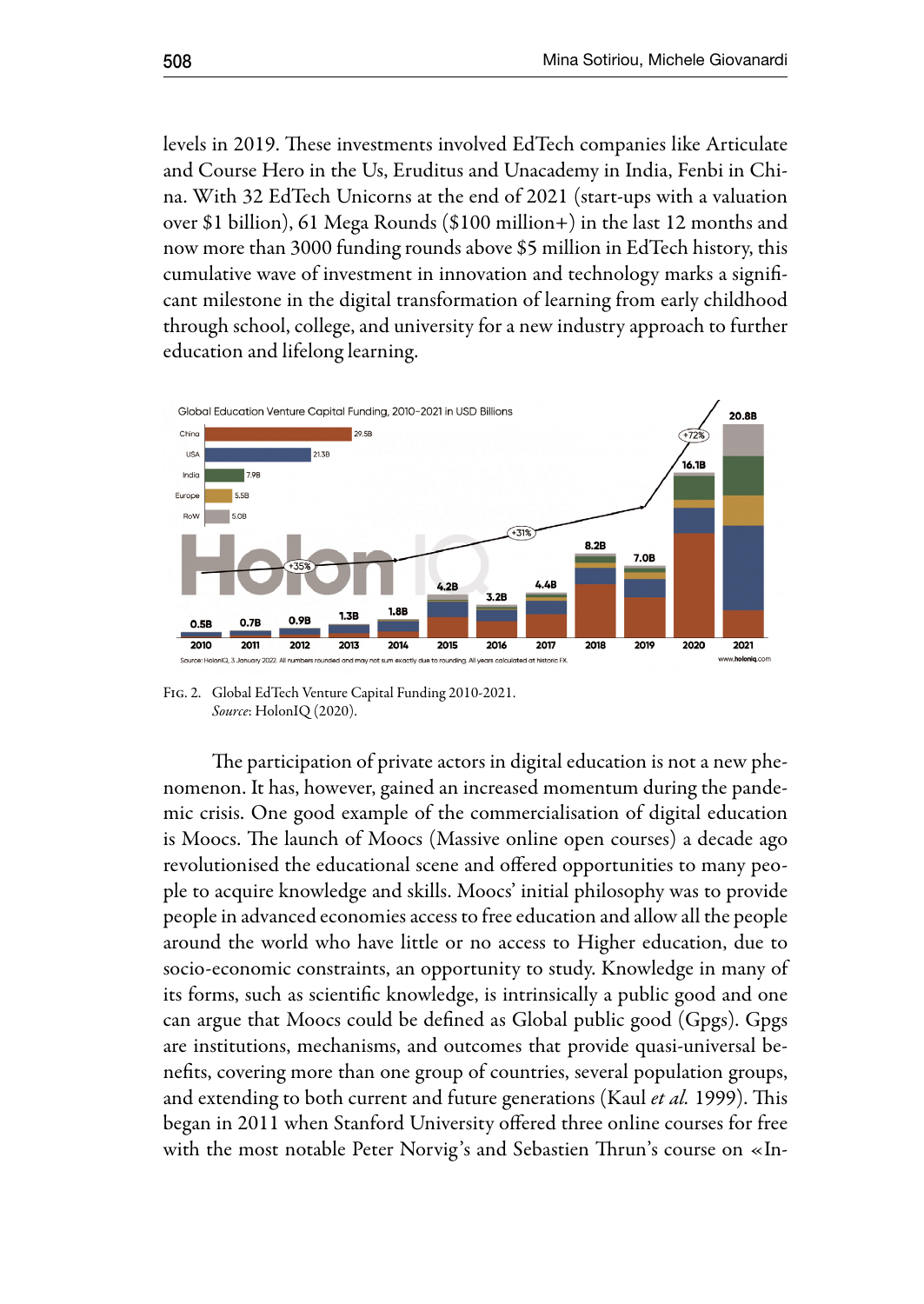troduction to Artificial Intelligence» which attracted over 160,000 students from around the world. The most common Mooc providers are Coursera edX, Udacity, Udemy and FutureLearn.

However, over the years the egalitarian philosophy of Moocs turned into a business model with Coursera one of the Mooc providers, moving towards three revenue-generating strategies: 1) Fee-based courses which require students to pay a fee for access to graded assignments, 2) Specialisations, a sequence of courses with a capstone project, and 3) Course certificates (formerly known as «Signature track») with an estimated revenue between \$8 and \$12 million in 2014 (Shah 2014). Jeff Maggioncalda Coursera's Ceo states that:

Coursera is seeing unprecedented demand. Since mid-March 2020, over 21 million learners have joined Coursera, a 353% increase from the same period last year. Similarly, during that time, we've seen more than 50 million course enrollments on Coursera, a 444% increase (Coursera 2020).

Coursera, like all the Moocs and EdTech providers, also offer certificates. According to Coursera's webpage, a «course certificate» is Coursera's official credential stating that someone completed the course they enrolled in. Courses offered by companies such as Google, Facebook, Ibm, Salesforce and Intuit «help the learner to become job ready» (Coursera, What is professional certificate) and certificates can be shared in the Certifications section of the learner's LinkedIn profile. The success of Coursera, in terms of enrolments, though is not an isolated example. Data by Class Central show that in 2020, Moocs attracted 180 million learners, excluding China and providers launched over 2800 courses, 19 online degrees, and 360 micro-credentials. Table 1 demonstrates how the top Mooc providers look in terms of users and offerings (Shah 2020):

|             | Learners   | Courses | Microcredentials | Degrees |
|-------------|------------|---------|------------------|---------|
| Coursera    | 76 million | 4,6003  | 610              | 25      |
| edX         | 35 million | 3,100   | 385              | 13      |
| FutureLearn | 14 million | 1,160   | 86               | 28      |
| Swayam      | 16 million | 1,130   | $\theta$         |         |

Tab. 1. *Mooc providers in terms of users and offerings*

*Source*: Shah, Class Central (2020).

In terms of financial gains, the Mooc market could be worth \$25.33 billion by 2025 according to Global News Wire (2019 in Chernev 2022) and the worldwide e-learning market is projected to be worth \$325 billion in 2025 (Source Forbes in Chernev, 2022).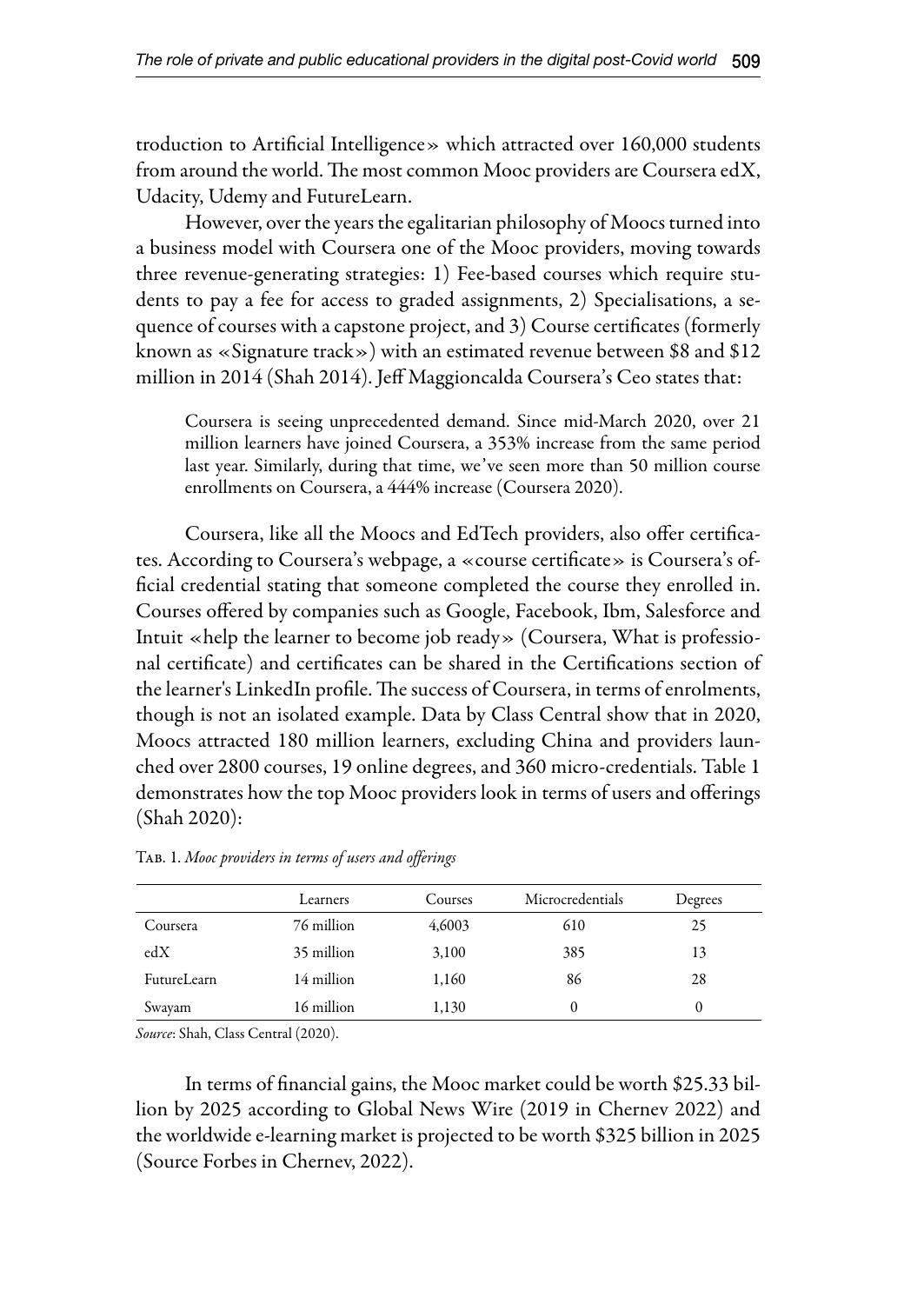As demonstrated, discussions on the issues of privatisation, commercialisation, marketisation, and digitalisation of Higher education were present before 2020 (for a review on the topic see Weller 2020; Komljenovic 2019; Burch and Good 2014; Komljenovic and Robertson 2017). However, these processes were certainly accelerated by the Covid-19 pandemic, which forced a shift to online learning. As part of this shift to digital and data-intensive universities, a Global He Industry has expanded and mutated to include a range of digital providers and vendors: global education companies such as Pearson, large global technology companies such as Amazon, Alibaba and Microsoft, education technology market intelligence agencies, education technology investors, visionary consultancies and think tanks, and a whole host of education technology vendors, start-ups and their platforms and services. The global industry of educational technology and data services industry has grown to encompass every aspect or «market segment» of Higher education activities, including: recruitment, enrolment and admissions services; student management systems; basic digital infrastructure; management dashboards and analytics platforms; learning management systems and virtual learning environments; digital library and information services; e-learning software and courseware; learning analytics; online assessment; plagiarism detection; graduate talent analysis; alumni-graduate relations management; and alumni and graduate relationship management, and more (Williamson and Hogan 2021).

Accelerated post-pandemic processes of marketisation, privatisation and commercialisation are supporting the emergence of powerful aspirations to modernise Higher education with technology, with different tasks and institutional functions delegated to digital platforms and data systems, supported by a diverse cross-sectoral set of He agencies, think tanks, consultancies, private companies and coalitions (Williamson 2019). As a result, commercial providers of digital technologies and data systems for Higher education are perceived to be increasingly influential in the Global He Industry. This comes with concerns that logic in favour of private gain and to the detriment of good education, will take over in Heis (Ball and Youdell 2008; Reckhow 2021). According to some authors, these trends have the potential to, in turn, reshape universities, colleges, and the tertiary education sector itself to act in more market-like ways (Komljenovic and Robertson 2016) with different assessments of the benefits and risks of this process from a pedagogical perspective.

Among the critical voices, Mirrlees and Alvi (2019) identify a long list of risks associated with the penetration of the logic of private capitalist markets into public Higher education, which allegedly would set it apart from its ideal scope of public good for social emancipation. In their book, they describe the economic and political structure, social power relations, organizations and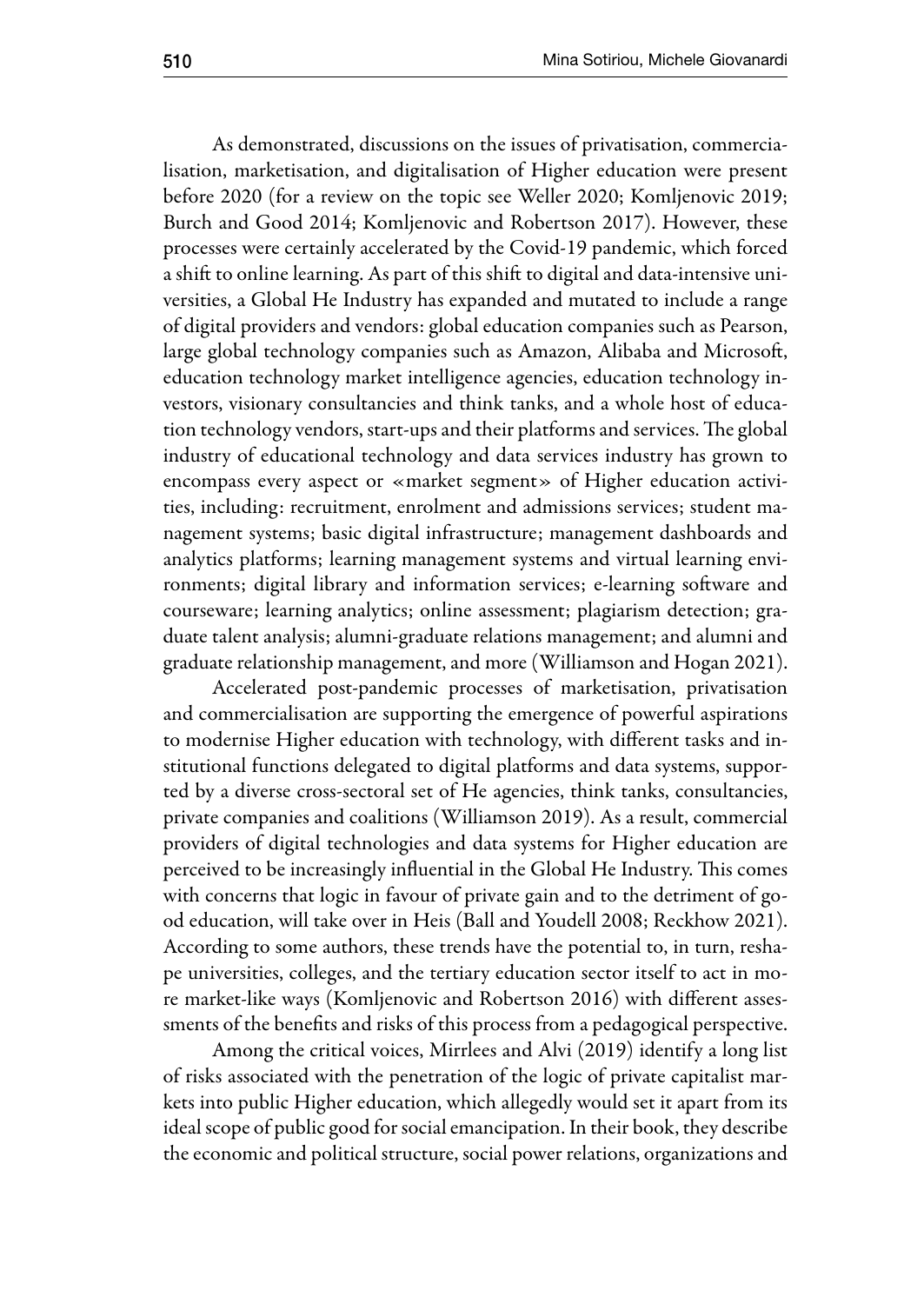interests that shape EdTech's development, diffusion, and adoption. Among the concerns of the authors about the risk of EdTech is the potential to thwart social justice, labour's dignity, deliberative democracy, and cultural integrity. The analysis sheds light on the interests of big tech companies – Alphabet (Google), Amazon, Apple, Microsoft, and Meta (Facebook), and other private EdTech companies promoting digital transformation in He to advance their interests and businesses. However, it also implies that EdTech companies deliberately attempt to influence and reconfigure public institutions of education into new spaces of capital accumulation. The critique to EdTech goes as far as affirming that EdTech industry and Moocs «advance digital capitalism in the classroom» and «EdTech corporations may work to cannibalize, compete with and eventually displace publicly provisioned systems of education in North America and around the world» (Mirrlees and Alvi 2019, 7). They do so by blurring the boundaries between education and exploitation, learning and labour, students, and workers.

Mirrlees and Alvi (2019) make a convincing point in disputing the idea that EdTech should be the silver bullet for a revolution in education or the solution to the problem faced in He. However, the fact that there are economic interests and incentives at stake does not invalidate the idea that EdTech, if used according to sound educational practices, can be a useful, powerful, and necessary part of Higher education. The use of EdTech itself with no pedagogical guidance is not resolutive or revolutionary, and it can also be detrimental. But the informed use of digital technology can make a difference and have a positive impact on the learning experience. As it will be argued in the next section, these views and concerns, although they may be common to part of the academic community, are based on a misconception of the role and mandate of EdTech companies and public institutions, and overlook some fundamental differences in digital education, such as the difference between teaching and training, assuming that practices and instructional design in the private sector (e.g. Moocs) can be a replicable model that can even replace traditional teaching and learning in public institutions.

#### 4. Discussion

The promises of education technology (EdTech) to reduce the cost of education, increase the efficacy of education and make education more inclusive, are now confronted with the fears and challenges embedded in universities' digital transition, including, crucially, the role of private actors and privately owned platforms and EdTech providers in Higher education. Even departing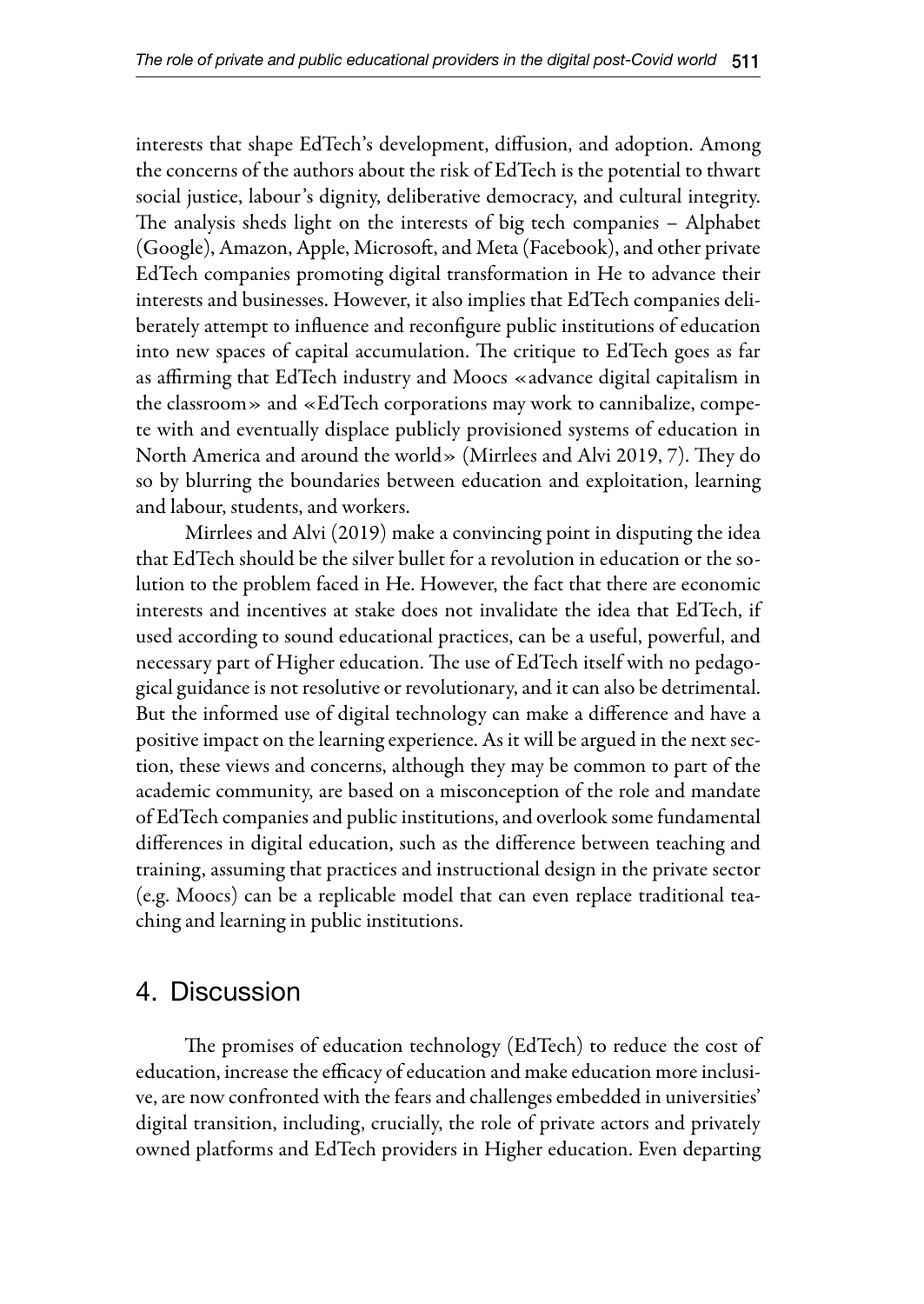from the most sceptical voices of EdTech that would want the ostracisation of private companies from the Global Education Industry, there remain several issues related to the digitalization of Higher education that requires further analysis. One of the most important is data ownership, sharing, and storage. As mentioned above, the integration of the digital infrastructure of different apps and digital services is opening unprecedented opportunities for EdTech companies to collect educational data with limited transparency on how this data will be stored and used. Furthermore, this is linked to the issue of intellectual property rights over digital educational content. Within the conventional educational environment, academics normally hold ownership of the content they produce.

However, in digital learning ecosystems where lectures are delivered online and recorded, and learning materials uploaded to Lms/Vles, content ownership and intellectual property issues may arise, if not properly regulated in agreements between Heis, instructors and EdTech providers. This also applies to EdTech Ai-powered systems for exam supervision and related assessment tools. Hybrid and online learning ecosystems expose learning content to the surveillance of administrators, and this can lead, according to some authors, to problems of academic freedom with academics induced to censor their teaching content (Tanczer *et al.* 2020). This is particularly relevant because commercial providers such as Zoom, YouTube and Facebook, have terms of service that grant them significant power to determine what is allowed to be broadcast on their platforms and this makes classes, events, and other teaching and learning activities, vulnerable to corporate control (Nyu-Aaup Executive Committee 2020). The problem of «self-censorship» might become more acute in states like China, where there are Internet regulations governing «allowable» material (Cogan 2020). All these challenges call for governance solutions.

As a first step, to find solutions we should recognise the fundamental difference between Higher education teaching & learning (public domain) and training and professional development (private domain). As discussed earlier, the shift of Heis in the last twenty-five years to operate as a corporate entity and meet the market and economic needs of the society resulted in today's Heis aiming: «to develop relationship between university education and the external world, including greater responsiveness to labor market needs; to enhance social and geographical access to university education; to provide a more significant level of occupational preparation in a more applied way; and to accommodate the growing diverse population of graduates who have various qualifications and expectations» (United States Agency for International Development, 2014 in Pee *et al.* 2015). Despite all the efforts though, there are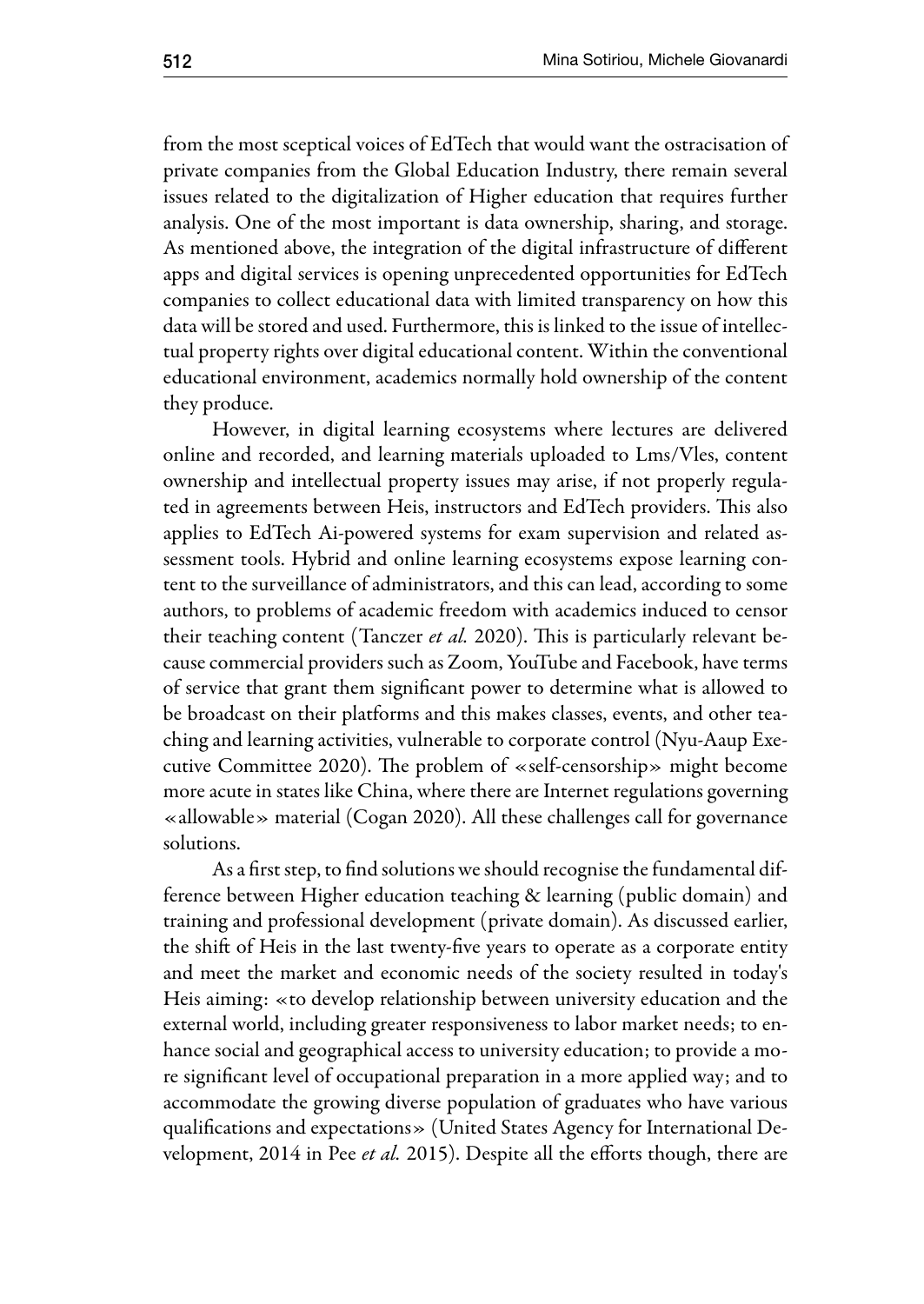still many people who either cannot afford to enroll in a university programme due to the sky-rocketing fees, or they want/need a specialisation in an area an Hei cannot provide in their geographic area or in the time and duration needed, or simply Heis are not the appropriate service providers to educate certain skilled workforce as determined by the market. As a result, private companies, especially in the EdTech sector, came to fill this gap with the creation of short online courses, paid or free. One of the great advantages the private companies offer to potential students worldwide is flexibility and choice in terms of cost, type of qualification, time spent on acquiring the qualification, specialisation, skills and, as all the courses are online, geography. This means that anyone can shop online to find the best deal to satisfy their needs and obtain the qualification needed.

However, what is the difference between Heis and private providers in terms of their educational offering? The main difference is that the former provides a holistic educational experience, including the development of critical stances to serve the public interest delivered via teaching while the latter provides training with no obligations or attachments to the improvement of society. Although the terms «teaching» and «training» are often used interchangeably, there are important distinctions that need to be identified to have a better picture of what is offered. In the following table we provide an overview of the two terms in terms of their meaning, approach, aim, emphasis, duration, outcomes, flexibility, access, and credentials.

Secondly, and consequently, we need to acknowledge that tech companies like Microsoft and Alphabet have a role to play in the knowledge-based economy especially in the post-covid era. Also, companies like TikTok, which are not traditionally associated with the Global Education Industry, are now investing millions in the Uk and Europe for developing digital learning content on the platform, with fun and engaging characteristics (Williamson and Hogan 2020, 48). As we can see in Figure 3, this trend is unlikely to stop.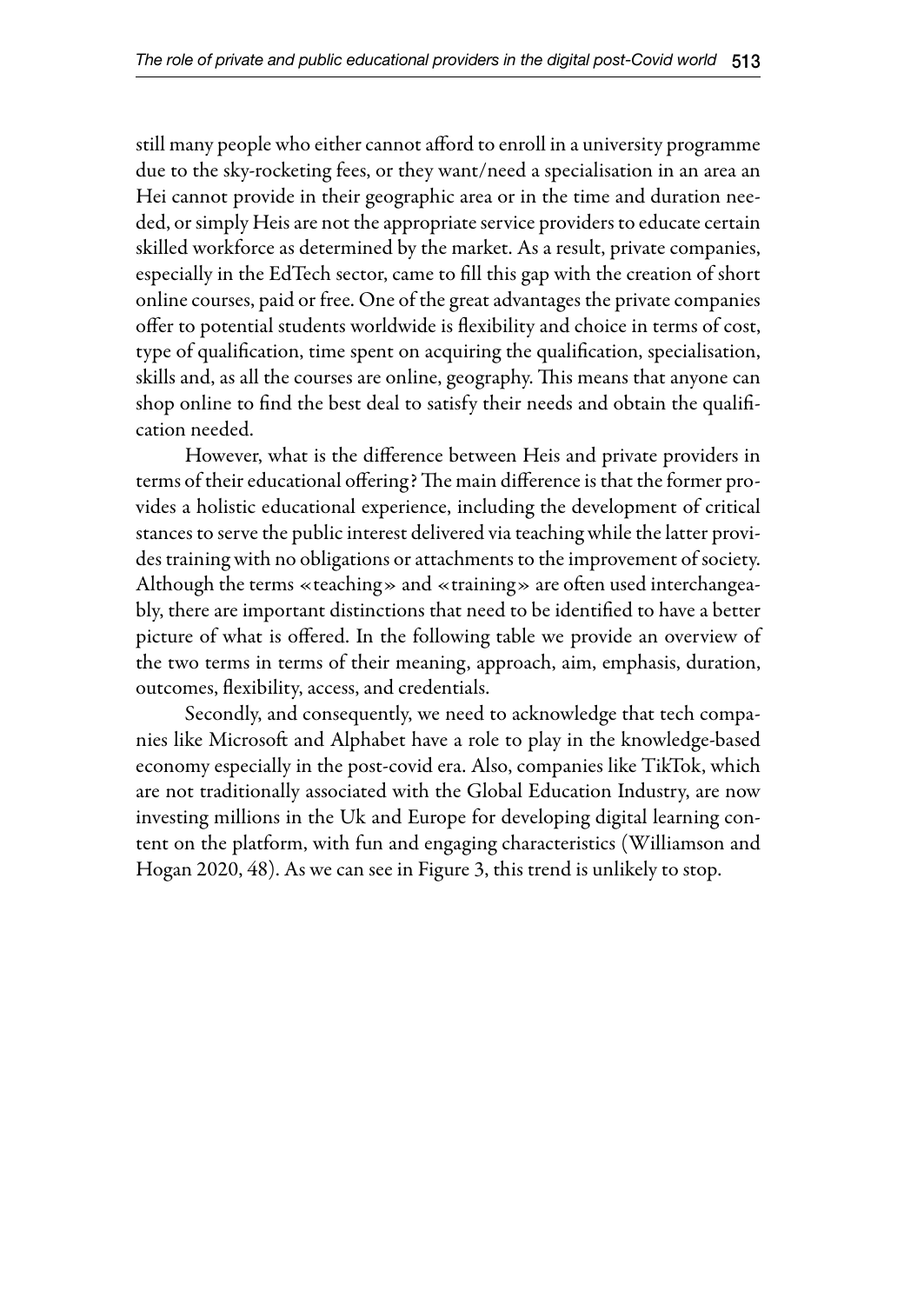| Criteria                                                    | Higher education Teaching                                                                                                                                                               | Private Providers<br>Training                                                                                                                                                                                                  |
|-------------------------------------------------------------|-----------------------------------------------------------------------------------------------------------------------------------------------------------------------------------------|--------------------------------------------------------------------------------------------------------------------------------------------------------------------------------------------------------------------------------|
| Meaning                                                     | Teaching is an academic activi-<br>ty, in which a teacher imparts<br>knowledge and concepts to the<br>student on a given topic, to pre-<br>pare him/her for the future chal-<br>lenges. | Training is a learning process,<br>wherein a person is given in-<br>structions and guidelines, by a<br>professional or expert concer-<br>ning a specific skill, related to<br>job, for improving the learner's<br>performance. |
| Approach                                                    | Theoretical                                                                                                                                                                             | Practical                                                                                                                                                                                                                      |
| Aim                                                         | Provision of new knowledge.                                                                                                                                                             | Application of existing knowled-<br>ge in a specific manner.                                                                                                                                                                   |
| Emphasis                                                    | Education, knowledge                                                                                                                                                                    | Skills and competencies                                                                                                                                                                                                        |
| Duration                                                    | Long term                                                                                                                                                                               | Short term                                                                                                                                                                                                                     |
| Outcomes/Benefits                                           | Distant                                                                                                                                                                                 | Immediate                                                                                                                                                                                                                      |
| Flexibility in terms of duration,<br>choice, cost, location | Limited                                                                                                                                                                                 | Unlimited                                                                                                                                                                                                                      |
| Access requirements                                         | Specific e.g., school marks/qua-<br>lifications                                                                                                                                         | None                                                                                                                                                                                                                           |
| Credentials                                                 | Certificates are approved by an<br>educational authority                                                                                                                                | Self-certification                                                                                                                                                                                                             |

Tab. 2. *Higher education VS Training, Based on «Difference between Teaching and Training» by Surbhi* (2019)





 $\overline{a}$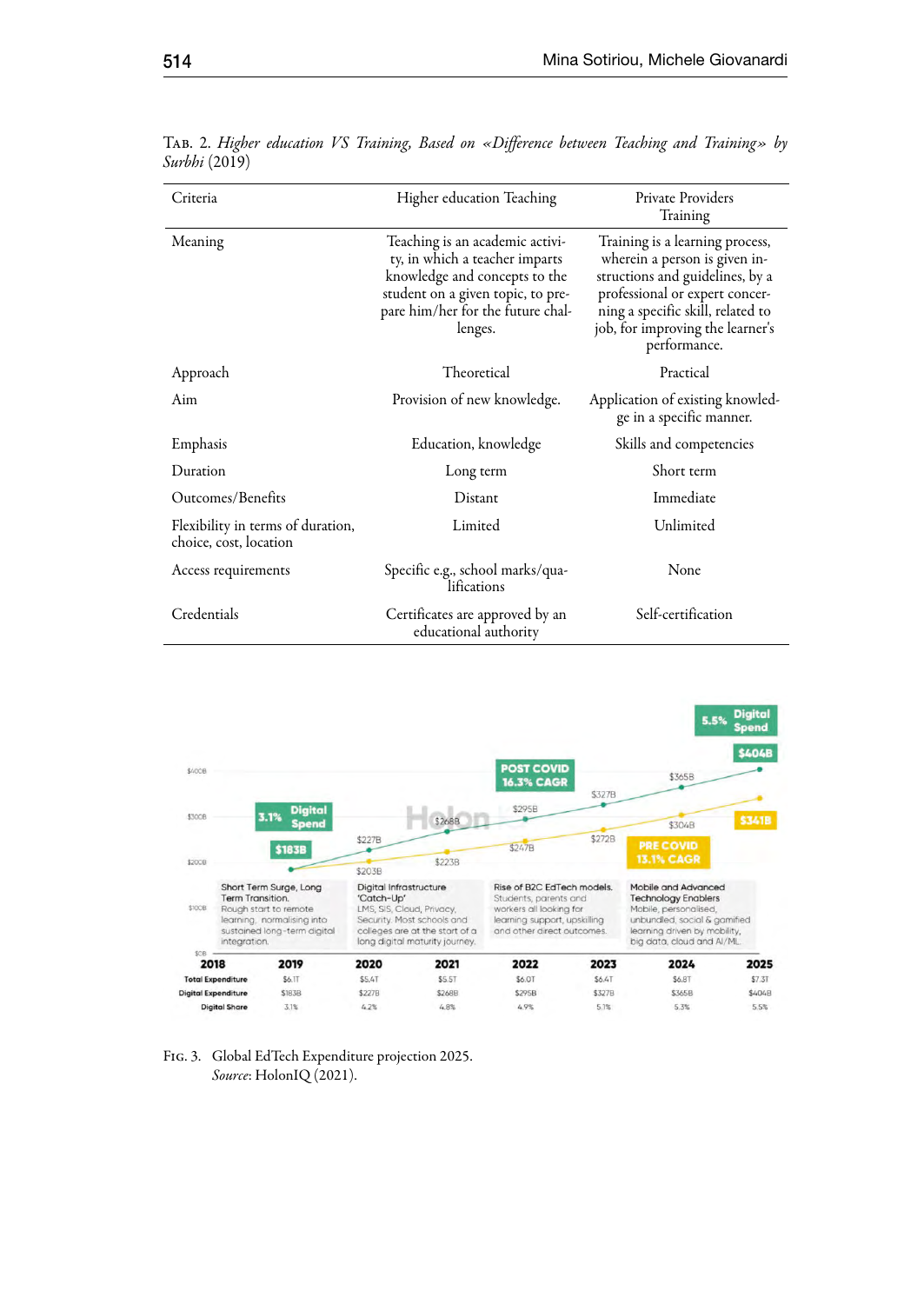According to the updated global market size for EdTech calculated by HolonIQ (2021), we expect total global EdTech expenditure to reach \$404B by 2025, representing a growth of 2.5 times in the period between 2019-2025. The short-term increase in EdTech investments brought about by Covid-19 is expected to continue in the long-term with the integration of digital technologies and a transition to much higher adoption of online education in the coming years. This includes a significant investment in infrastructure to manage learning, data, and administration, as most schools and colleges are still lagging behind. «EdTech intensive» digital education models are also on the rise, as students, parents, and workers increasingly seek flexible learning experiences to acquire new skills and adapt to a changing work environment, with expectations regarding mobility, personalisation, social and gamified learning. Big Tech and EdTech companies are highly active in promoting access to education with international coalitions, foundations, and in partnerships with international organizations. Public Heis, rather than demonising the role of these private EdTech actors, should take a leading role in these coalitions, without necessarily jeopardising their identity, their academic freedom, and their values, but being informed actors in this transition that will occur regardless.

Thirdly, this prompts the need for public funded Heis to work with industry to become more innovative and re-design their pedagogy by incorporating some of the best practices in digital education. Flexibility and adaptability are also very important in the face of an announced «reskilling emergency» prompted by the so-called Fourth Industrial Revolution. According to an estimate by the World Economic Forum, 42% of the core competencies required to perform existing jobs will change by 2022. To make this possible, it is important for Heis to employ and recognise the work of academic developers, digital education experts, instructional designers, and learning technologists knowledgeable in designing effective and engaging digital learning experiences and train teachers, staff and teaching assistants on online pedagogy. Qualitative research conducted in the Uk during the pandemic reveals that the role of learning technologist and instructional designer in Heis is often misperceived (Watermeyer *et al.* 2021). This calls for a cultural shift in Heis and major awareness of best practices in digital education.

Fourthly, we need independent instruments and institutions to safeguard our citizens and communities of learners, at different levels of governance. Digital education takes place on digital platforms owned by private companies, so talking about regulating digital education means to some extent talking about regulating digital platforms. In other words, the debate on the governance of digital education considerably overlaps with the one on the governance of digital platforms and can benefit from it ( Jacobides and Lianos 2021). In this con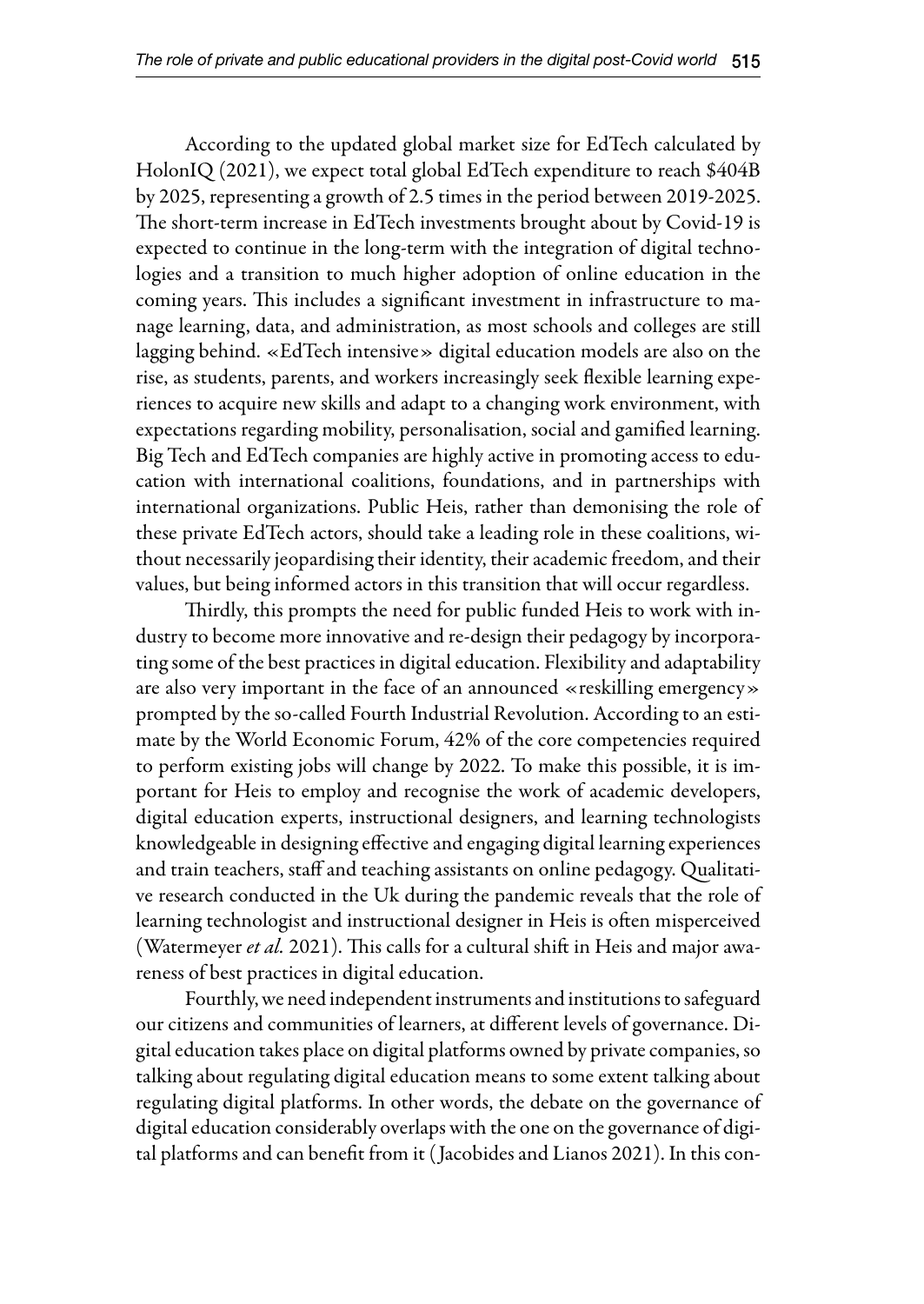text, we can imagine a number of governance options, which, even assuming that digital platforms are transnational in nature, and therefore regulation should be at the international level, can range from centralised to decentralised models of data governance, commercial models with a minimal regulatory framework, hybrid models with centralized regulation and decentralized implementation, or even sectoral regulatory models and self-regulation regimes (Salakhova *et al.* 2021). For this rapidly growing body of legislation to have the desired effect, it will require the establishment of independent bodies and quality assurance mechanisms, and the identification by Heis of specialised personnel to oversee their compliance. One example is the particular attention now devoted to the role of Ai in education. The European Commission (2021a) has submitted a proposal for an Artificial Intelligence Act where Ai applications in education are labelled as «high-risk». Therefore, the use of Ai in education should be safeguarded and should follow ethical guidelines suggested in a document prepared by the High-level expert group on Artificial intelligence (Ai Hleg) (European Commission 2021c). This includes the respect of fundamental rights, the recognition of human agency and human oversight (Yeung *et al.* 2020), resilience to attack and security, general safety, accuracy, reliability and reproducibility, respect for privacy, quality, integrity, and access to data, transparency, diversity, non-discrimination and fairness, sustainability and environmental friendliness, social impact, accountability. For such action to be effective, however, it is necessary to work closely with experts specialised in privacy and data protection issues (e.g., Gdpr, General data protection regulation in Europe).

This leads to the fifth point, investment in digital education in the form of human resources, and infrastructure. On this point, we argue that investments should be made and managed appropriately to enable Heis to respond to new educational challenges and learners' needs. Literature suggests that development occurs in the environment where significant and appropriate investments are made through cultivating knowledge, talents, and skills (Hahn *et al.* in Pee 2020). It also requires the revamping of Heis to become more agile and innovative and look for new partnerships with private actors, where financial gains are not detrimental to educational quality. Rethinking approaches to Higher education and improving its attractiveness to professional and lifelong learners can be part of this strategy. This will open new markets and opportunities for Heis, including income-generating opportunities, and will also help address skills and knowledge gaps by promoting innovation and producing knowledge in line with the traditional mission of Heis.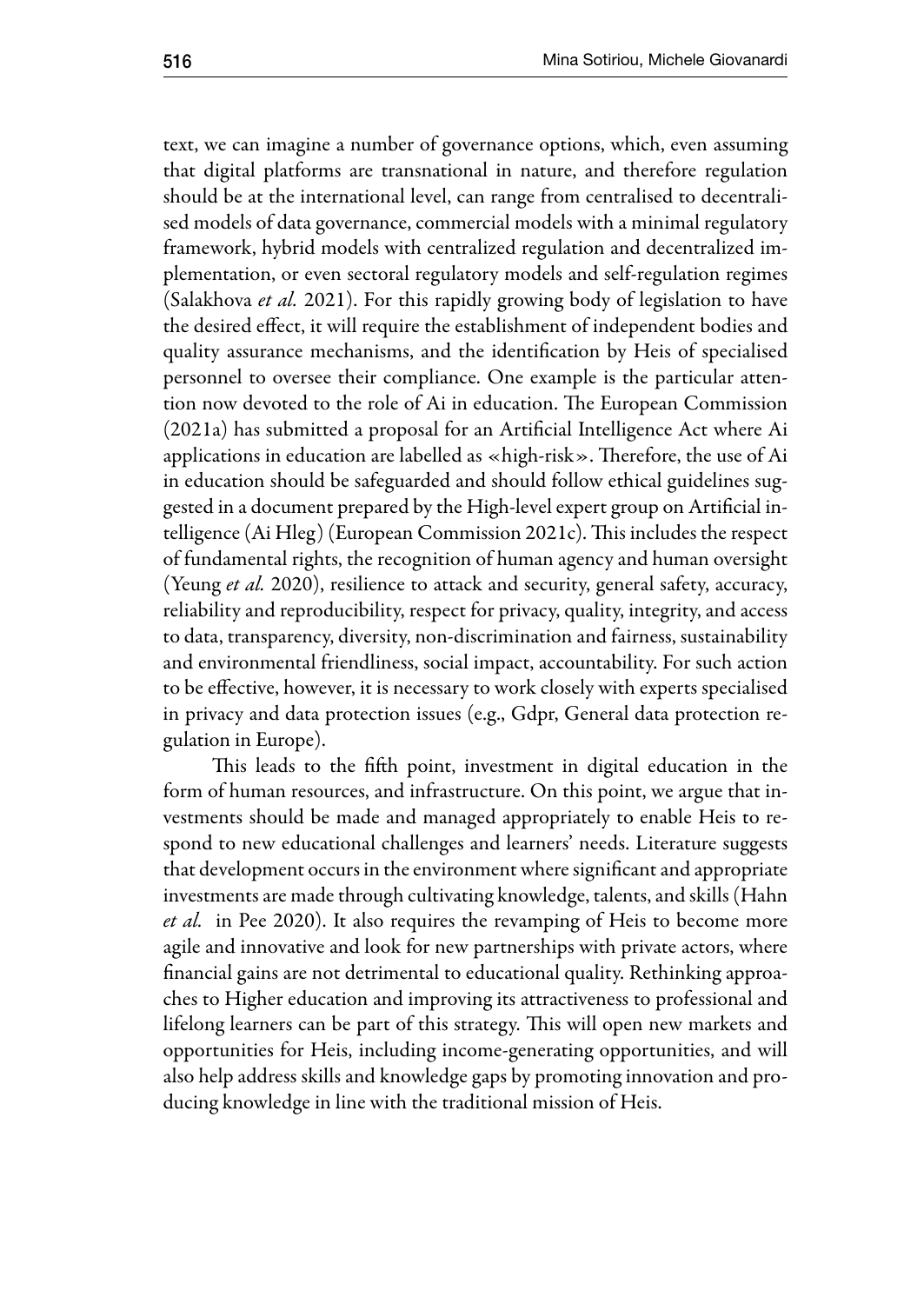#### 5. Conclusion

Our intention in this paper is not to debate for or against the role neoliberalism has played in Heis, nor to sugar-coat the impact of privatisation and commercialisation on Heis and the role of EdTech companies. What we have aimed to do is to offer suggestions on how we can create, if possible, an educational system that will benefit all citizens. We believe that Heis should embrace the changes and trends in the education sector that were present before, but accelerated by the pandemic, and work towards better processes for the application of effective digital education, rather than stringent governance of digital education. Clearly, it is not attainable for neither the private sector nor Heis to educate learners who possess the precise skills-sets required for today's and tomorrow's jobs in combination with academic knowledge and values. The role of each actor (e.g., Heis and private companies), is distinct and it is up to the potential learners to decide what is best for them at any given moment in their lives. Having choices is advantageous but, to be beneficial, potential learners need to be appropriately informed of what exactly they are «buying» and what they will gain to make the right decision. Although a not-for-profit, or even a not-with-agenda partnership between Heis and private companies is recommended, it is unrealistic to rely on good-will only. More tangible, sustainable and efficient measures need to be taken to ensure that the Heis purpose will not be further diluted due to marketisation and privatisation.

Regarding Eu Heis, we are suggesting therefore a series of concrete actions. One such action, and in accordance with the call from public universities in the Eu, is to strive for more sustainable and efficient funding schemes with less administrative burdens from the funding bodies in order for universities to support their activities. We do believe though that funding should be performance-based, a recommendation suggested by the European University Association, and universities need to develop a range of strategies to enjoy continued support. A possible strategy would be to invest in students and staff, to support potential leaders, and to encourage management training at all levels (junior and senior, academic, and administrative staff ) to ensure their competitiveness to respond to external challenges. The pandemic created an opportunity for Heis to step up and create better education with higher reach to serve more students and increased the accessibility of education to disabled students. This opportunity should not be missed. To quote the words of Daphne Koller, the founder of Coursera, «the pandemic has created an imperative to pause «normal» and hence an opening to re-evaluate it». Private companies are already re-evaluating. Whether or not Heis will be able to do the same, remains to be seen.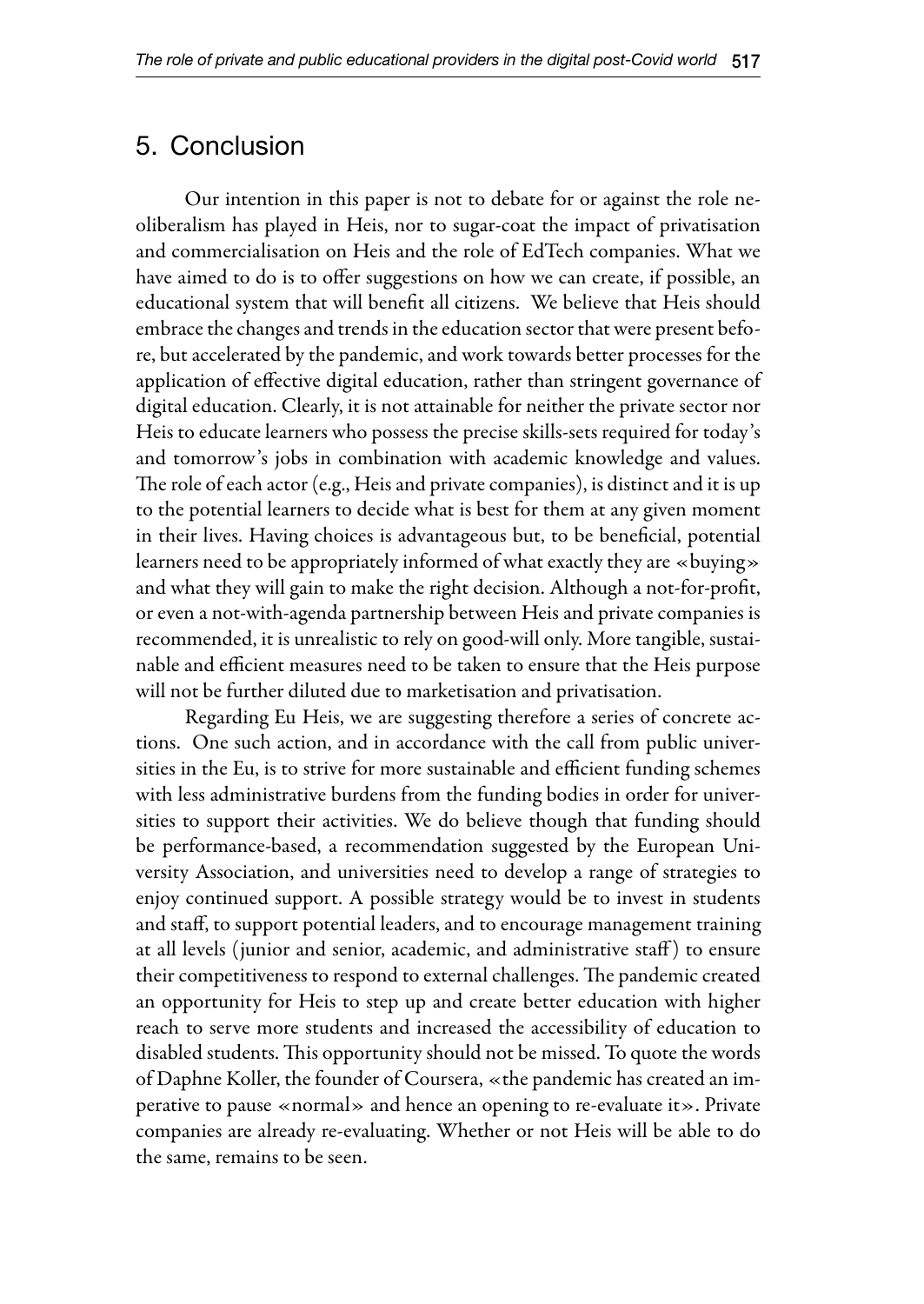#### **References**

- ALTBACH, P. and LEVY, D. (2005), *Private Higher education: A Global Revolution, Rotterdam*, Sense.
- Arnhold, N., Ziegele, F. and Kivisto, J. (2020), *Under pressure: Covid-19 and the funding of European Higher education*, in «Education for Global Development», Available at https://blogs.worldbank.org/education/under-pressure-covid-19-and-funding-european-higher-education (last accessed on 3rd December 2021).
- BALL, J. and YOUDELL, D. (2007), *Education International 5th World Congress July 2007*, in «Hidden Privatisation in Public Education», Available at https://pages.ei-ie.org/quadrennialreport/2007/upload/content\_trsl\_images/630/Hidden\_privatisation-EN.pdf (last accessed on 7th March 2021).
- BALL, S. J. and YOUDELL, D. (2008), *Hidden Privatisation in Public Education*, Brussels, Education International.
- BENDIXEN., C. and JACOBSEN, J. (2017), *Nullifying Quality: the Marketisation of Higher Education*, in «Quality in Higher education», 23(1), pp. 20-34.
- Board of Governors of the Federal Reserve System (2021), *Student Loans and Other Education Debt*, Available at: https://www.federalreserve.gov/ publications/2021-economic-well-being-of-us-households-in-2020-studentloans.htm (last accessed 10th November 2021).
- Buckner, E. (2017), *The Worldwide Growth of Private Higher Education: Cross-national Patterns of Higher Education Institution*, in «Sociology of Education», 90(4), pp. 296-314.
- BURCH, P. and GOOD, A.G. (2014), *Equal Scrutiny: Privatization and Accountability in Digital Education*, Cambridge, Harvard Education Press.
- Corver, M. (2019), *Higher Education is Big Business*, Available at https://wonkhe. com/blogs/higher-education-is-big-business (last accessed on 23rd January 2021).
- Coursera (2021), *What is Professional Certificate*, Available at https://www.coursera. org/professional-certificates/google-project-management#howItWorks (last accessed on 14th November 2021).
- Coursera (2020) *Impact Report Serving the World Through Learning*, Available at https://about.coursera.org/press/wp-content/uploads/2020/09/Coursera-Impact-Report-2020.pdf (last accessed on 14th November 2021).
- Coughlan, S. (2020), *Uk Universities Comply with China's Internet Restrictions*, Bbc News, 9 July, https://www.bbc.com/news/education-53341217.
- Czerniewicz, L. (2018), *Unbundling and Rebundling Higher education in an Age of Inequality*, in «Educause Review», 53(6), Available at https://er.educause.edu/ articles/2018/10/unbundling-and-rebundling-higher-education-in-an-age-ofinequality (last accessed 15th December 2021).
- Czerniewicz, L., Mogliacci, R., Walji, S., Cliff, A., Swinnerton, B. and Morris, N. (2021), *Academics Teaching and Learning at the Nexus: Unbundling*,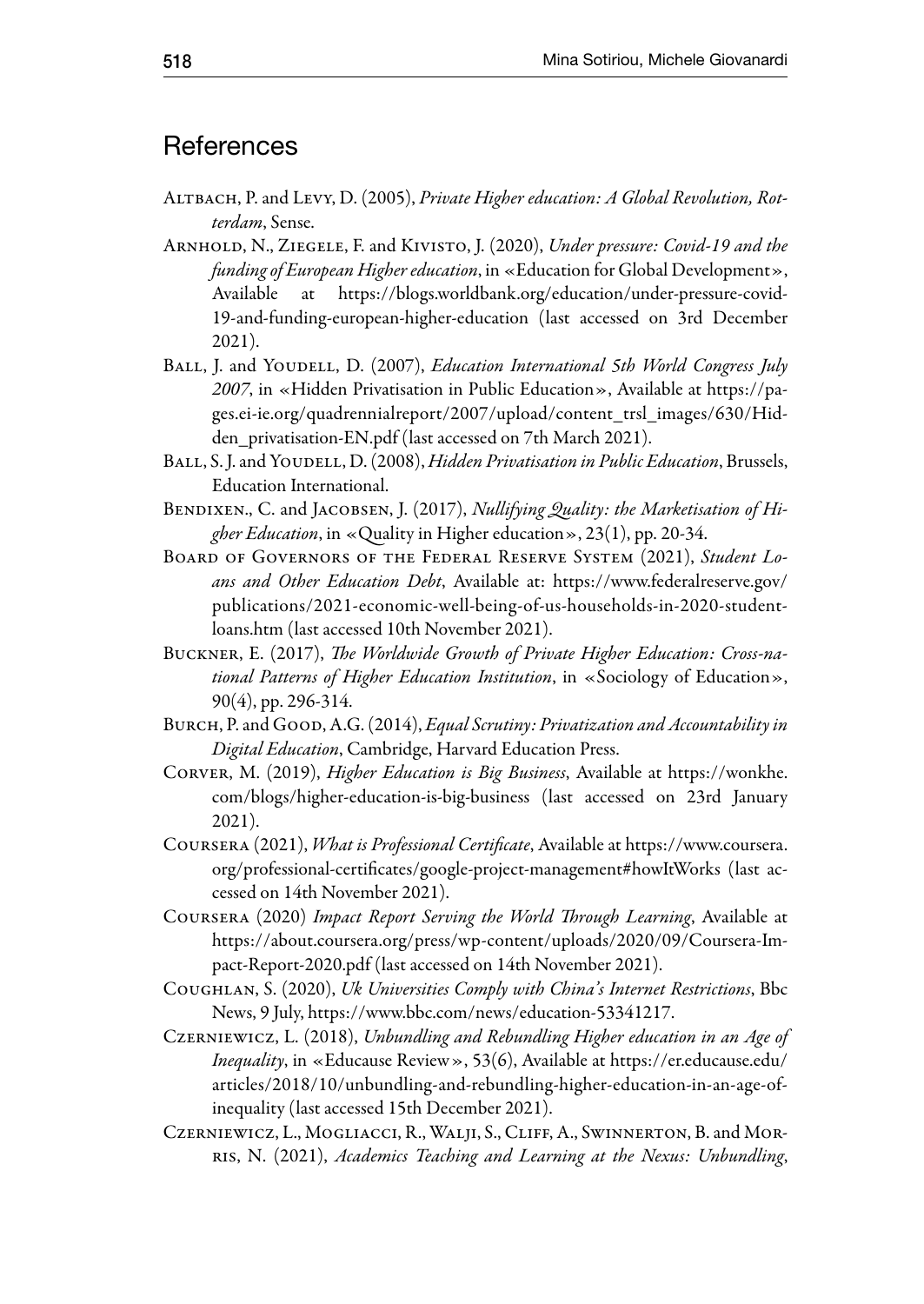*Marketisation and Digitisation in Higher Education*, in «Teaching in Higher education». doi: 10.1080/13562517.2021.1876019.

- Federal Reserve Bank of New York (2021), *Household Debt and Credit Report and Quarterly Report on Household Debt and Credit, 2021: Q3*, Available at https://www.newyorkfed.org/microeconomics/hhdc.html (last accessed 10th January 2022).
- European Commission (2021a), *Artificial Intelligence Act, Proposal for a Regulation Of The European Parliament And Of The Council Laying Down Harmonised Rules On Artificial Intelligence And Amending Certain Union Legislative Acts - Com/2021/206*, Available at https://eur-lex.europa.eu/legal-content/EN/TXT /?qid=1623335154975&uri=CELEX%3A52021PC0206 (last accessed 20th December 2021).
- European Commission (2021b), *Digital Education Action Plan (2021-2027)*, Available at https://education.ec.europa.eu/focus-topics/digital/education-actionplan (last accessed 20th January 2022).
- European Commission (2021c), *Ethics Guidelines for Trustworthy Artificial Intelligence (Ai)*, Available at https://ec.europa.eu/futurium/en/ai-alliance-consultation/guidelines/1.html (last accessed 18th January 2022).
- Fryar, A.H. (2012), *What do we mean by privatization in Higher education?*, in J. Smart and M. Paulsen (eds), *Higher education: Handbook of Theory and Research*, Dordrecht, Springer, pp. 521-547.
- Hodges, C.B., Moore, S., Lockee, B.B., Trust, T. and Bond, M.A. (2020), *The Difference Between Emergency Remote Teaching and Online Learning*, in «Educause Review», 27 March 2020, Available at https://er.educause.edu/articles/2020/3/ the-difference-between-emergency-remote-teaching-and-online-learning (last accessed 10th January 2022).
- Holoniq (2021), *Global EdTech Market to Reach \$404B by 2025 16.3% CAGR*, Available at https://www.holoniq.com/notes/global-education-technology-marketto-reach-404b-by-2025 (last accessed 17th January 2022).
- Holoniq (2022), *Global EdTech Venture Capital Report full year 2021*, Available at https://www.holoniq.com/notes/global-edtech-venture-capital-report-full-year-2021 (last accessed 17th January 2022).
- Ibi Group (2017), *The Commercialisation of Higher education*, Available at https:// www.ibigroup.com/ibi-insights/commercialisation-higher-education (last accessed 12th December 2021).
- Jacobides, M. G. and Lianos, I. (2021), *Regulating Platforms and Ecosystems: an Introduction*, in «Industrial and Corporate Change», 30(5), pp 1131-1142.
- Koller, D. (2021), *This is Our Chance to Create the Classroom of the Future*, The, 28 June, https://www.timeshighereducation.com/campus/our-chance-create-classroom-future.
- Komljenovic, J. (2019), *Making Higher Education Markets: Trust-building Strategies of Private Companies to Enter the Public Sector*, in «Higher education», 78(1), pp. 51-66.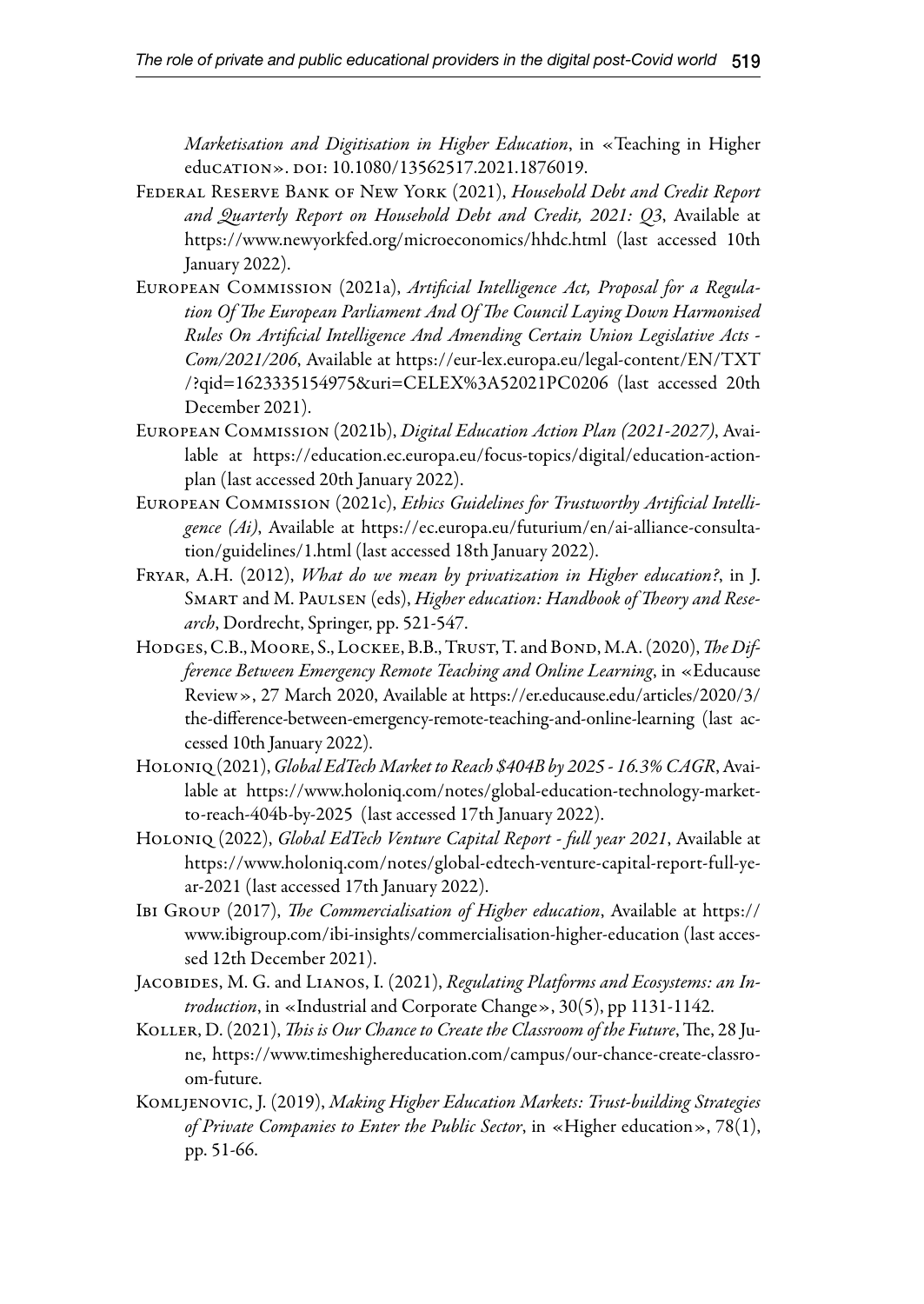- Komljenovic, J. and Robertson, S.L. (2016), *The Dynamics of Market-making in Higher Education*, in «Journal of Education Policy», 31(5), pp. 622-636.
- KOMLJENOVIC, J. and ROBERTSON, L.S. (2017), *Making Global Education Markets and Trade*, in «Globalisation, Societies and Education», 15(3), pp. 289-295.
- Lamborelle, A. and Alvarez, L. (2016), *How Much Money Goes into Europe's Universities?*, Euractiv, 24 November, https://www.euractiv.com/section/education/ infographic/how-much-money-goes-into-europes-universities.
- LYNCH, K. (2006), *Neo-Liberalism and Marketisation: The Implications for Higher Education*, in «European Educational Research Journal», 5(1), pp. 1-17.
- Macrae, I. (2017), *Teaching Is Different From Training: How to Use Both Effectively*, Training Industry, November 16, https://trainingindustry.com/articles/workforce-development/teaching-is-different-from-training-how-to-use-both-effectively.
- Maggioncalda, J. (2020), *Coursera 2020 Impact Report: Serving the World Through Learning*, Available at https://about.coursera.org/press/wp-content/uploads/2020/09/Coursera-Impact-Report-2020.pdf (last accessed 3rd January 2022).
- MATTHEWS, D. (2021) *Public Funding for European Universities Holds up Despite Covid*, Times Higher, 14 April, https://www.timeshighereducation.com/news/ public-funding-european-universities-holds-despite-covid.
- Mirrlees, T. and Alvi, S. (2019), *EdTech Inc.: Selling, Automating and Globalizing Higher Education in the Digital Age*, London, Routledge.
- Molesworth, M., Scullion, R. and Nixon, E. (2011) (eds), *The Marketisation of Higher Education and the Student as Consumer*, London, Routledge.
- Noman, M., (2021) *Universities Must Acknowledge Excessive Workload Problem*, New Straits Times, 17 November, https://www.nst.com.my/opinion/columnists/2021/11/746290/universities-must-acknowledge-excessive-workloadproblem.
- Nyu-Aaup Executive Committee (2020), *Statement from the NYU-AAUP on Zoom Censorship Today*, Academe Blog, https://academeblog.org/2020/10/23/ statement-from-the-nyu-aaup-on-zoom-censorship-today.
- O'malley, B. (2015), *Commercialisation is Top Problem Facing Universities*, University World News, 25 September, https://www.universityworldnews.com/post. php?story=20150925140017842.
- PEE, S. and VULULLEH, N. (2020), *Role of Universities in Transforming Society: Challenges and Practices*, in E. Sengupta, P. Blesinger and C. Mahoney (eds), *International Perspectives on Policies, Practices & Pedagogies for Promoting Social Responsibility in Higher education* (Innovations in Higher education Teaching and Learning, Bingley, Emerald Publishing Limited, pp. 67-79.
- Pinheiro R., Wangenge-Ouma G., Balbachevsky E. and Cai Y. (2015), *The Role of HigherEeducation in Society and the Changing Institutionalized Features in*  Higher Education, in J. HUISMAN, H. DE BOER, D.D. DILL and M. SOUTO-Otero (eds), *The Palgrave International Handbook of Higher education Policy*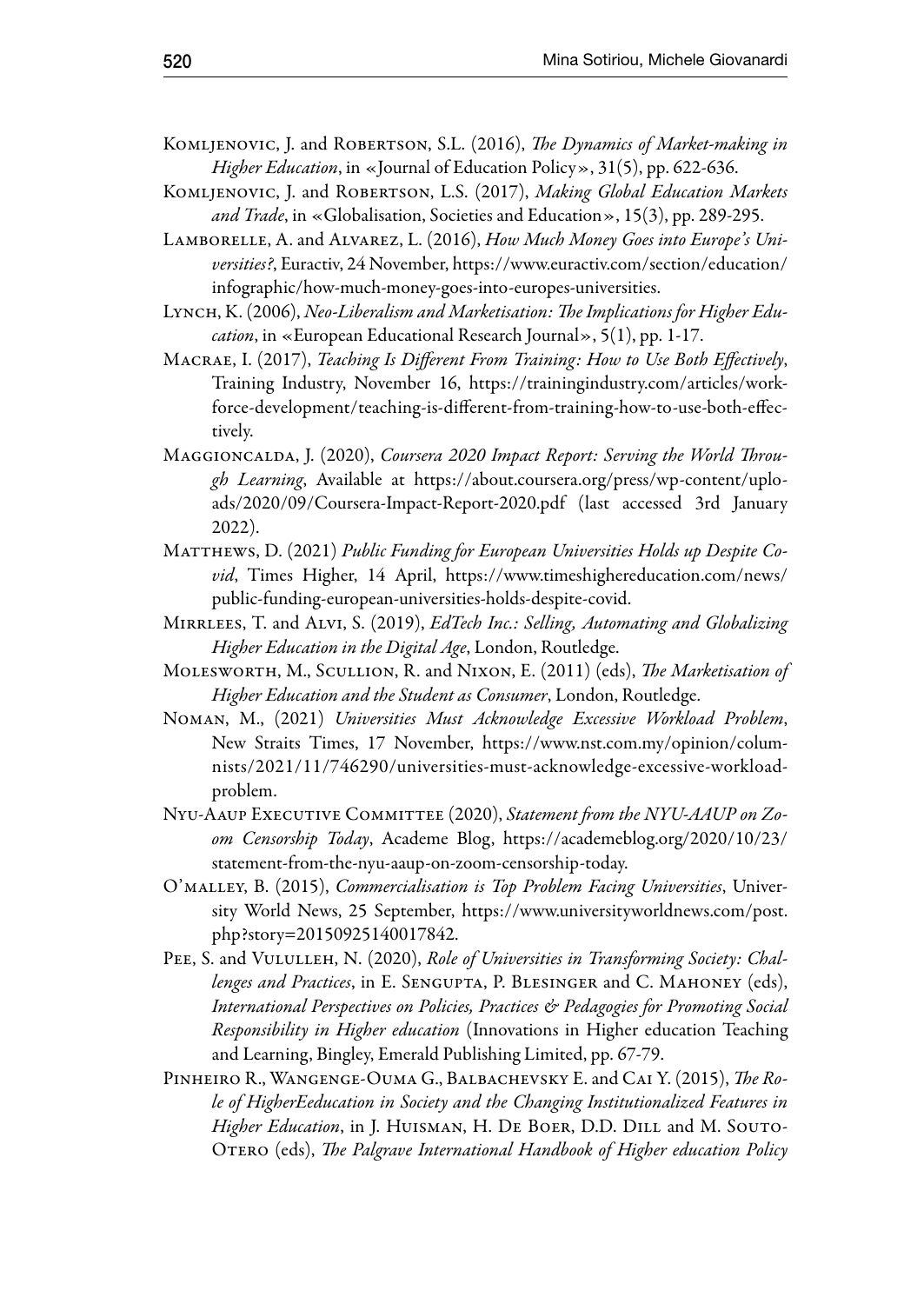*and Governance*, London, Palgrave Macmillan. doi: 10.1007/978-1-137-45617- 5\_13.

- Preston, A. (2015), *The War Against Humanities at Britain's Universities*, The Guardian, 29 March, https://www.theguardian.com/education/2015/mar/29/waragainst-humanities-at-britains-universities.
- Pruvot, E.B., Claeys-Kulik A.L. and Estermann, T. (2015), *Strategies for Efficient Funding of Universities in Europe*, in A. Curaj, L. Matei, R. Pricopie, J. Salmi and P. SCOTT (eds), *The European Higher education Area*, Cham, Springer. doi: 10.1007/978-3-319-20877-0\_11.
- Reckhow, S. (2012), *Follow the Money: How Foundation Dollars Change Public School Politics*, Oxford, Oxford University Press.
- Salakhova, V. B., Erofeeva, M. A., Pronina, E. V., Belyakova, N. V., Zaitseva, N. and Ishmuradova, I. I. (2021), *State Regulation and Development of Digital Educational platforms*, in «World Journal on Educational Technology », 13(4), pp. 956-966.
- Shah, D. (2020), *By the Numbers: Moocs in 2020, The Report by Class Central*, Available at: https://www.classcentral.com/report/mooc-stats-2020 (last accessed 25th November 2021).
- Shah, D. (2014), *How does Coursera Make Money*, EdSurge, 15 October, https://www. edsurge.com/news/2014-10-15-how-does-coursera-make-money.
- Surbhi S. (2019), *Difference Between Teaching and Training*, Key Differences, Available at https://keydifferences.com/difference-between-teaching-and-training.html (last accessed 12th November 2021).
- Tanczer, L.M., Diebert, R.J., Bigo, D., Franklin, M.I., Melganco, L., Lyon, D., Kazansky, B. and Milan, S. (2020), *Online Surveillance, Censorship and Encryption in Academia*, in «International Studies Perspectives», 21, pp. 1-36.
- Thatcher, M. (1987), *Interview for «Woman's Own» («No Such Thing as Society»)*, Margaret Thatcher Foundation: Speeches, Interviews and Other Statements, Available at: https://www.margaretthatcher.org/document/106689 (last accessed 23rd November 2021).
- Unknown Author (2016), *Need-to-Know Mooc News: Moocs Find Their Niche & Business Model Online Learning Insights*, Available at: https://onlinelearninginsights.wordpress.com/tag/mooc-business-model (last accessed 2nd December 2021).
- OECD (2012) *Better Skills, Better Jobs, Better Lives: A Strategic Approach to Skills Policies*. Oecd Publishing, Available at https://www.oecd.org/education/imhe/ IMHEinfos\_Jult12\_EN%20-%20web.pdf (last accessed 23rd November 2021).
- Watermeyer, R., Crick, T., and Knight, C. (2021), *Digital Disruption in the Time of Covid-19: Learning Technologists'Aaccounts of Institutional Barriers to Online Learning, Teaching and Assessment in Uk Universities*, in «International Journal for Academic Development». doi: 10.1080/1360144X.2021.1990064.
- Williams, G. (2016), *Higher Education: Public Good or Private Commodity?*, in «London Review of Education», 14 (1), pp. 131-142.